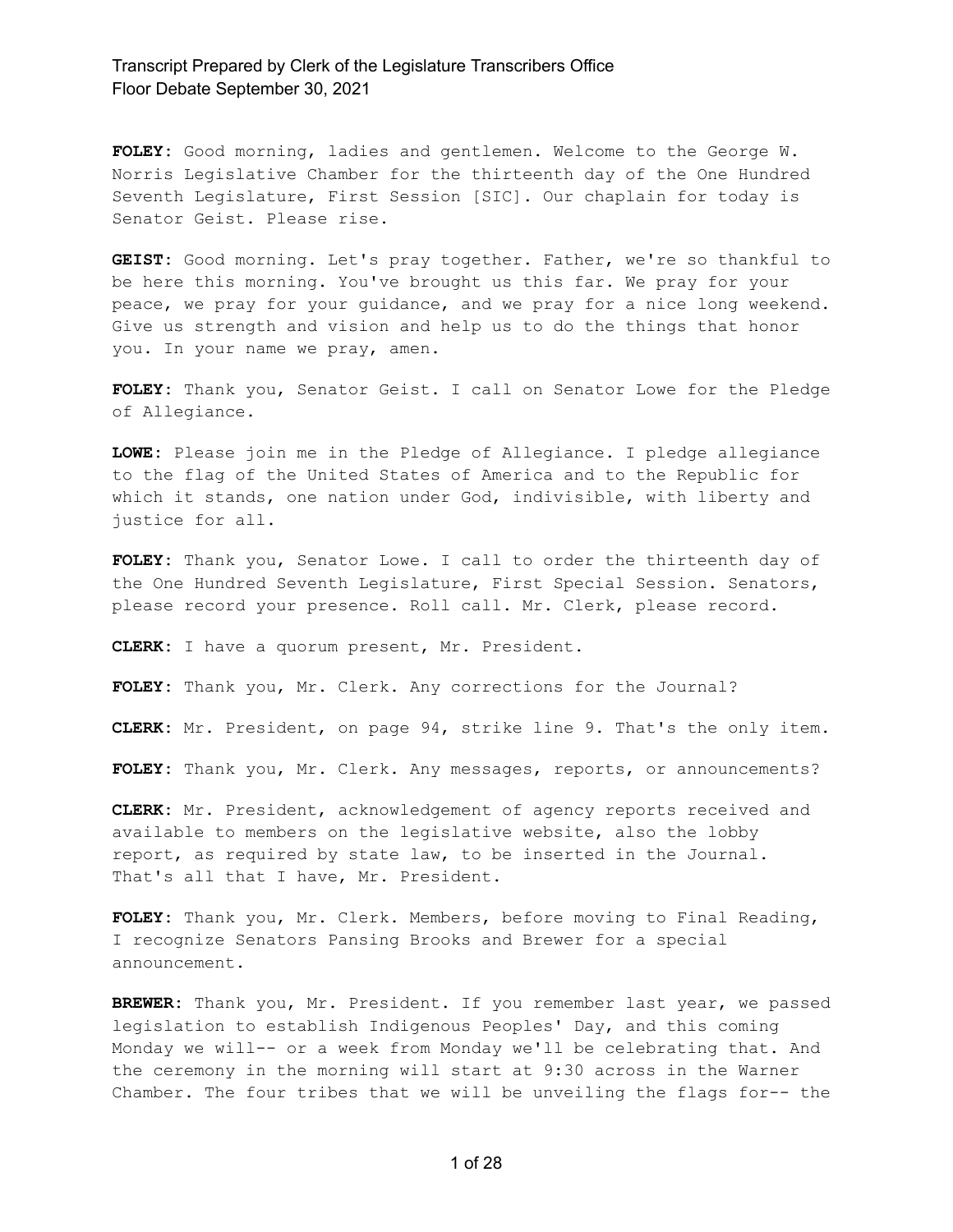Ponca, the Santee Sioux, the Winnebago, and the Omaha-- will have representatives there, I think, to include their tribal presidents, and we'd like to invite everyone to come over for that ceremony in the other Chamber. And after that, I'll let Senator Pansing Brooks fill you in on the following event.

**PANSING BROOKS:** Are you-- OK. Well, we're-- we're really excited about this day. It's going to be a wonderful day. This body had a ton to do with this day. Again, doing the two-- the four tribal flags from the tribes headquartered in Nebraska will be placed over in the Warner Chamber with a great celebration. Then afterward, Senator Brewer and I are hosting a-- a coffee and rolls downstairs near the cafeteria. And then afterward, we'll walk over to near the-- the Sesostris Temple [SIC]. Is that right, Sesostris? I'm spacing that off. I'm sorry. Anyway, it's on Centennial Mall where the Susan La Flesche Picotte statue will be placed and we're-- it's going to be dedicated at that point. The plan is that-- that Congressman Fortenberry will be there, the mayor will be there, so it's a big celebration. Tribes will be there doing their dances and powwow exhibition and after that, inside the temple, there is a-- a lunch that's been sponsored. And the university is-- is announcing a-- a wonderful project, so I hope you come. For those of you who didn't go to the Standing Bear event-- oh, Scottish Rite building-- thank you very much-- Scottish Rite building. Thank you, Senator Lowe. And so it's-- it's really going to be a wonderful occasion. For those of you who didn't go to the Standing Bear event in D.C., it will-- it will be similar. There will be lots of similar things, and that event was really special. So there will be some beautiful T-shirts that have been bought by some people and the tribes are all going to be participating, so we really hope you come because this is a large part about what Nebraska has done to-- to celebrate our first peoples. So thank you. Hope you read this and come. Thank you.

#### **BREWER:** Thank you.

**FOLEY:** Thank you, Senators. Members, we're now going to move to Final Reading. All senators please be at your desks. Thank you, Senators. We now have seven bills on Final Reading. Each bill, members, has an E clause on it. Each bill will require 33 votes, 33 votes. First bill, Mr. Clerk.

#### **CLERK:** [Read LB3 on Final Reading.]

**FOLEY:** All provisions of law relative to procedure having been complied with, the question is, shall LB3e pass with the emergency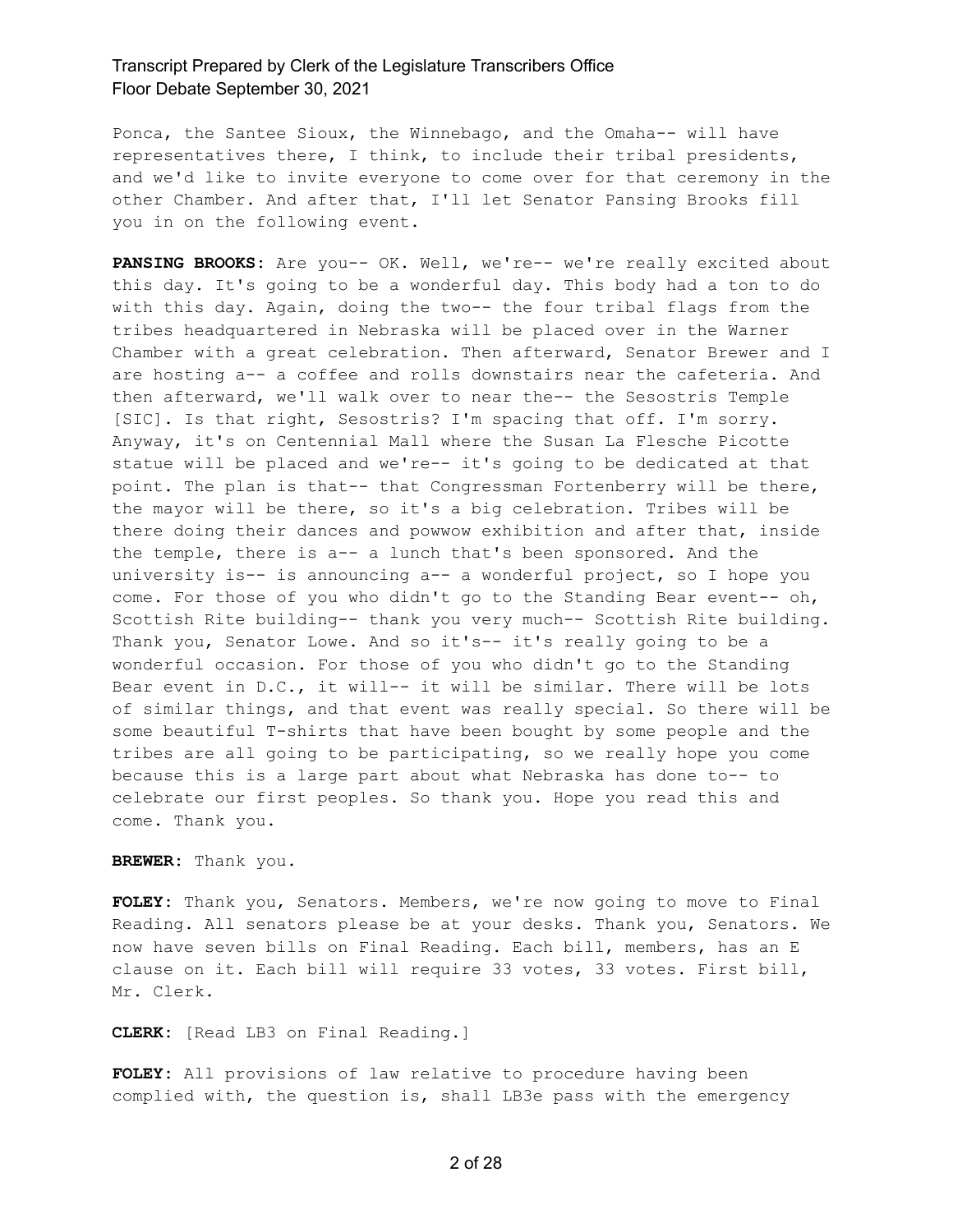clause attached? Those in favor vote aye; those opposed vote nay. Have you all voted who care to? Record, please.

**CLERK:** Voting aye: Senators Aguilar, Albrecht, Arch, Blood, Bostelman, Brandt, Brewer, Briese, Clements, Day, Dorn, Friesen, Geist, Gragert, Halloran, Ben Hansen, Hilgers, Hilkemann, Hughes, Kolterman, Lathrop, Lindstrom, Linehan, Lowe, McCollister, McDonnell, Morfeld, Moser, Murman, Pahls, Pansing Brooks, Sanders, Slama, Stinner, Vargas, Walz, Williams. Voting no: Senators John Cavanaugh, Machaela Cavanaugh, Erdman, Groene, Matt Hansen, Hunt, McKinney. Not voting: Senators Bostar, DeBoer, Wayne, Wishart, Flood. 37 ayes, 7 nays, 4 present and not voting, 1 excused and not voting, Mr. President.

**FOLEY:** LB3e passes. Proceeding to LB1e.

**CLERK:** [Read LB1 on Final Reading.]

**FOLEY:** All provisions of law relative to procedure having been complied with, the question is, shall LB1e pass with the emergency clause attached? Those in favor vote aye; those opposed vote nay. Have you all voted who care to? Record, please.

**CLERK:** Voting aye: Senators Aguilar, Albrecht, Arch, Blood, Bostelman, Brandt, Brewer, Briese, Clements, Day, Dorn, Erdman, Friesen, Geist, Gragert, Groene, Halloran, Ben Hansen, Hilgers, Hilkemann, Hughes, Kolterman, Lindstrom, Linehan, Lowe, McCollister, McDonnell, Moser, Murman, Pahls, Pansing Brooks, Sanders, Slama-- Slama, Stinner, Williams. Voting no: Senators Bostar, Cavanaugh, Cavanaugh, DeBoer, Matt Hansen, Hunt, Lathrop, McKinney, Morfeld, Vargas, Wayne. Not voting, Senators Walz, Wishart, and Flood. 35 ayes, 11 nays, 2 present and not voting, 1 excused and not voting, Mr. President.

FOLEY: LB1e passes. Proceeding to LB6e.

**CLERK:** [Read LB6 on Final Reading.]

**FOLEY:** All provisions of law relative to procedure having been complied with, the question is, shall LB6e pass with the emergency clause attached? Those in favor vote aye; those opposed vote nay. Have you all voted who care to? Record, please.

**CLERK:** Voting aye: Senators Aguilar, Albrecht, Arch, Blood, Bostar, Bostelman, Brandt, Brewer, Briese, Cavanaugh, Cavanaugh, Clements, Day, DeBoer, Dorn, Erdman, Friesen, Geist, Gragert, Groene, Halloran, Ben Hansen, Hilgers, Hilkemann, Hughes, Hunt, Kolterman, Lathrop, Lindstrom, Linehan, Lowe, McCollister, McDonnell, McKinney, Morfeld,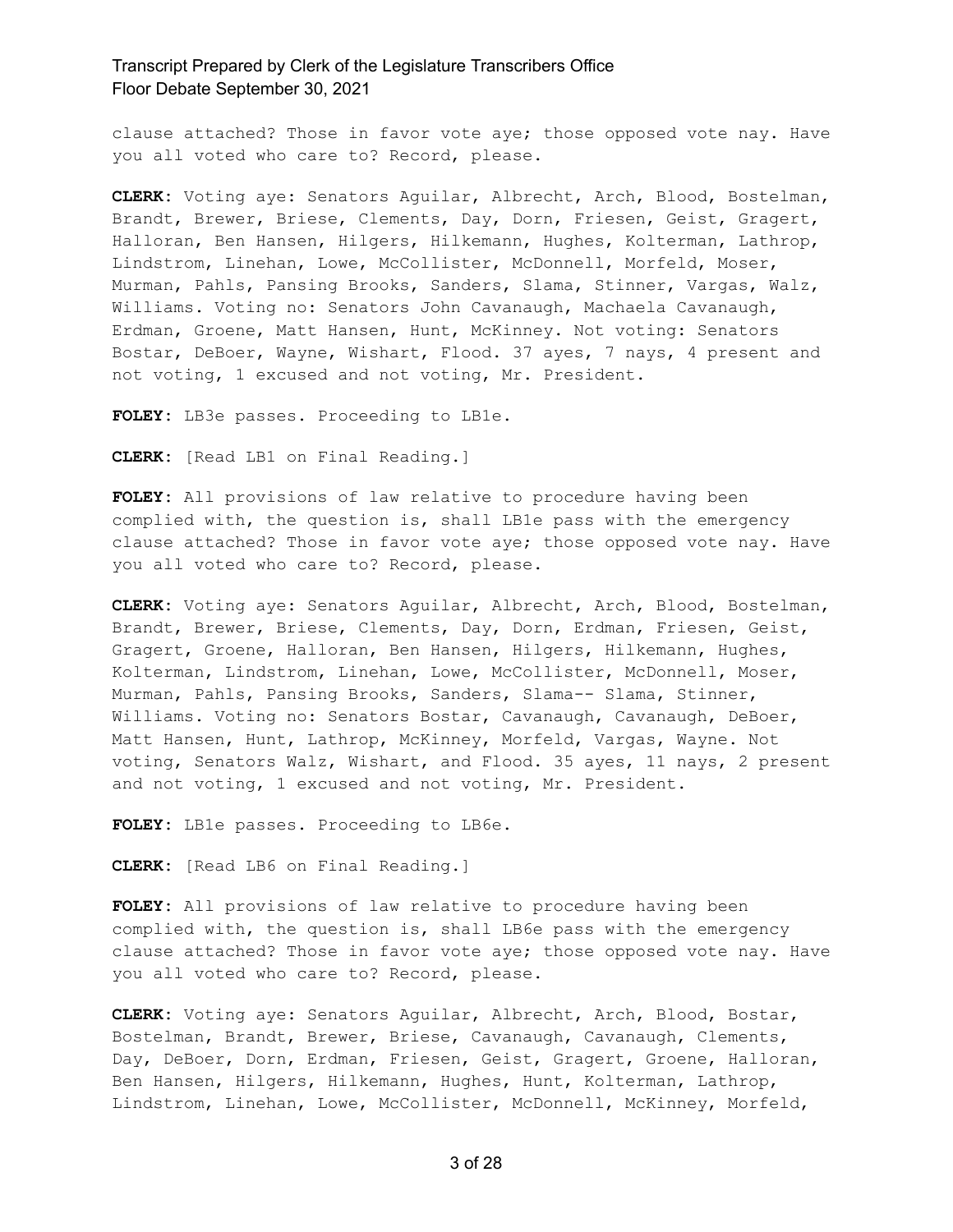Moser, Murman, Pahls, Pansing Brooks, Sanders, Slama, Stinner, Vargas, Walz, Wayne [SIC], Williams, Wishart. Voting no: Senator Matt Hansen. Not voting: Senators Wayne and Flood. 46 ayes, 1 nay, 1 present and not voting, 1 excused and not voting.

**FOLEY:** LB6e passes with the emergency clause attached. Proceeding to LB5e.

**CLERK:** [Read LB5 on Final Reading.]

**FOLEY:** All provisions of law relative to procedure having been complied with, the question is, shall LB5e pass with the emergency clause attached? Those in favor vote aye; those opposed vote nay. Have you all voted? Record, please.

**CLERK:** Voting aye: Senators Aguilar, Albrecht, Arch, Blood, Bostar, Bostelman, Brandt, Brewer, Briese, Clements, Day, DeBoer, Dorn, Erdman, Friesen, Geist, Gragert, Groene, Halloran, Ben Hansen, Hilgers, Hilkemann, Hughes, Hunt, Kolterman, Lathrop, Lindstrom, Linehan, Lowe, McCollister, McDonnell, McKinney, Morfeld, Moser, Murman, Pahls, Pansing Brooks, Sanders, Slama, Stinner, Vargas, Walz, Wayne, Williams, Wishart. Voting no: Senators Cavanaugh, Cavanaugh, Matt Hansen. Not voting: Senator Flood. 45 ayes, 3 nays, 1 present- or excuse me, 1 excused and not voting, Mr. President.

**FOLEY:** LB5e passes with the emergency clause attached. Proceeding to LB8e.

**CLERK:** [Read LB8 on Final Reading.]

**FOLEY:** All provisions of law relative to procedure having been complied with, the question is, shall LB8e pass with the emergency clause attached? Those in favor vote aye; those opposed vote nay. Record, please.

**CLERK:** Voting aye: Senators Aguilar, Albrecht, Arch, Blood, Bostar, Bostelman, Brandt, Brewer, Briese, John Cavanaugh, Clements, Day, DeBoer, Dorn, Erdman, Friesen, Geist, Gragert, Groene, Halloran, Ben Hansen, Hilgers, Hilkemann, Hughes, Hunt, Kolterman, Lathrop, Lindstrom, Linehan, Lowe, McCollister, McDonnell, McKinney, Morfeld, Moser, Murman, Pahls, Pansing Brooks, Sanders, Slama, Stinner, Vargas, Walz, Wayne, Williams, Wishart. Voting no: Senator Machaela Cavanaugh, Matt Hansen. Not voting: Senator Flood. 46 ayes, 2 nays, 1 excused and not voting.

**FOLEY:** LB8e passes with the emergency clause attached. LB7e.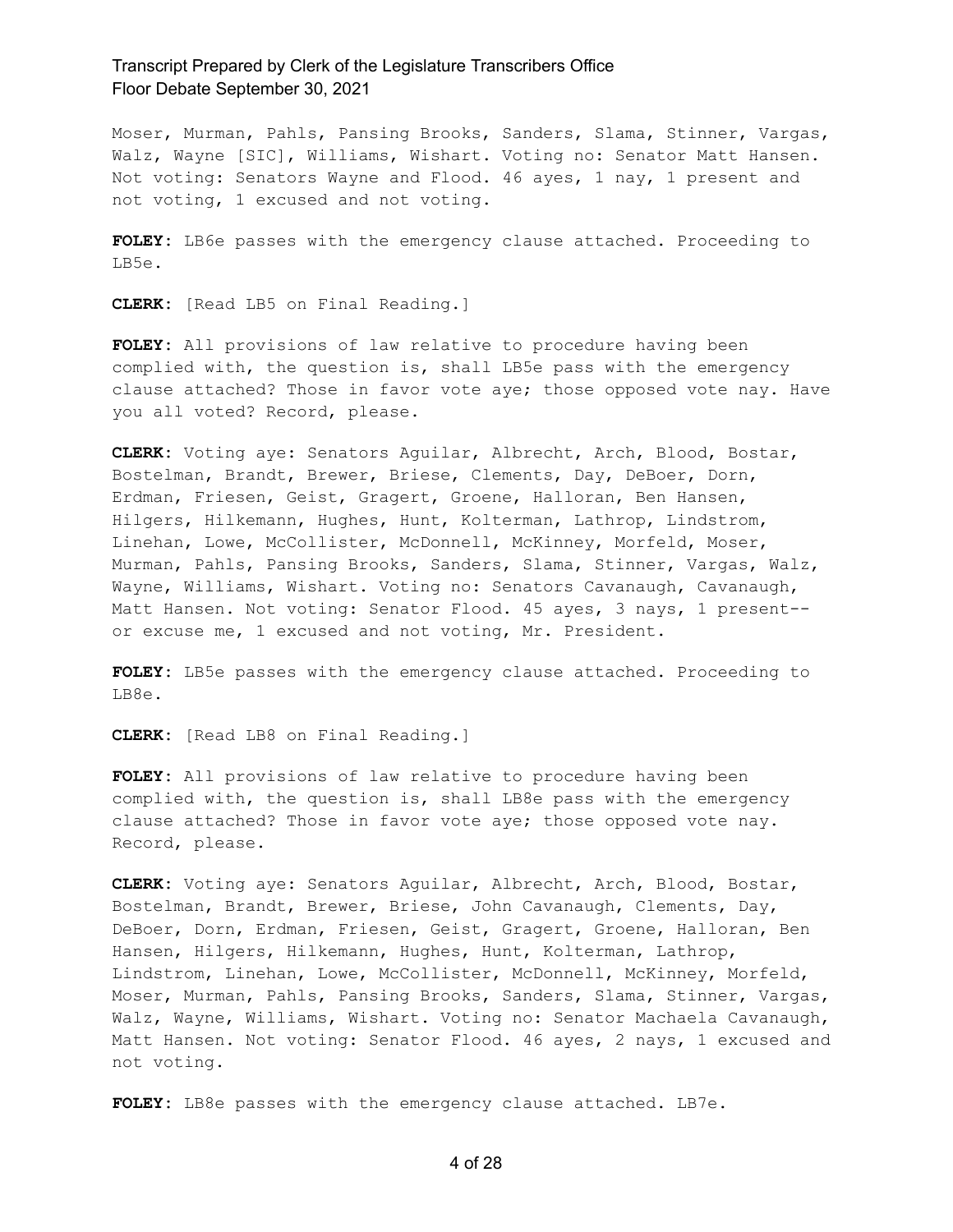**CLERK:** [Read LB7 on Final Reading.]

**FOLEY:** All provisions of law relative to procedure having been complied with, the question is, shall LB7e pass with the emergency clause attached? Those in favor vote aye; those opposed vote nay. Record, please.

**CLERK:** Voting aye: Senators Aguilar, Albrecht, Arch, Blood, Bostar, Bostelman, Brandt, Brewer, Briese, Clements, Day, Dorn, Erdman, Friesen, Geist, Gragert, Groene, Halloran, Ben Hansen, Hilgers, Hilkeman, Hughes, Kolterman, Lindstrom, Linehan, Lowe, McCollister, McDonnell, McKinney, Moser, Murman, Pahls, Pansing Brooks, Sanders, Slama, Stinner, Vargas, Walz, Wayne, Williams, Wishart. Voting no: Senators Cavanaugh, Cavanaugh, DeBoer, Matt Hansen, Hunt, Lathrop, Morfeld. Not voting: Senator Flood. 41 ayes, 7 nays, 1 excused and not voting, Mr. President.

**FOLEY:** LB7e passes with the emergency clause attached. Pause for just a moment, members. Before moving to the final bill, while the Legislature is in session and capable of transacting business, I propose to sign and do hereby sign the following six legislative bills: LB3e, LB1e, LB6e, LB5e, LB8e, and LB7e. Final bill, Mr. Clerk.

**CLERK:** Mr. President, LB14, I have a motion on the desk. Senator Cavanaugh would move to return the bill for a specific amendment, AM44.

**FOLEY:** Senator Machaela Cavanaugh, you're recognized.

**M. CAVANAUGH:** Thank you, Mr. Lieutenant Governor. How much time do I have to open?

**FOLEY:** Ten minutes.

**M. CAVANAUGH:** OK, and then two times to speak?

**FOLEY:** Correct.

**M. CAVANAUGH:** Thank you. Colleagues, this bill is the reimbursement for the special session, and I do not intend to take this to a vote, so do my best to be collegial in spite of the circumstances, though I will be voting against it because I don't think that this body is worthy of-- of receiving those funds, but I also believe that the staff is. So I've been doing a little bit of a look back, a historical look back. It's not a very far look back because it's only two years, but I've been going through the 2019 process of LB709 from the One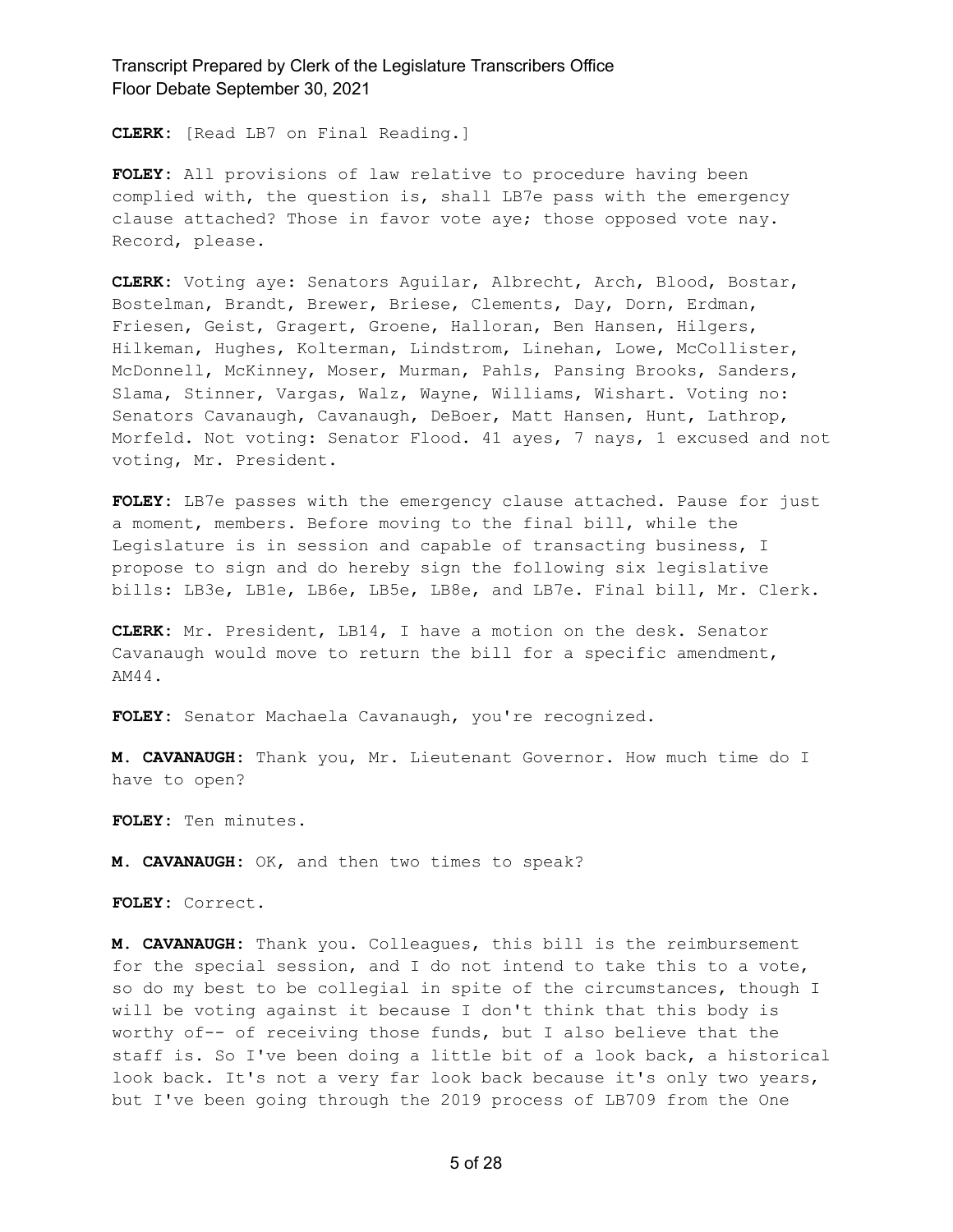Hundred Sixth Congress-- Legislature. LB709 is the bill that I introduced my freshman year to create a mothers' room. LB709 was cosponsored by every single female senator in the One Hundred Sixth Legislature. Every woman in this body cosponsored that bill. It is very loud in here right now, so I guess I will try to speak louder. Can I have a gavel?

**FOLEY:** Members, please come to order.

**M. CAVANAUGH:** Thank you. March 2019, there was a hearing in front of the Government Committee about my-- my bill, LB709. There were proponents. There was a staff member that came and testified, took a lunch break to test-- come and testify about this. That same staff member, who is no longer a staff member, sent a letter, along with other former employees, this morning to the entire Legislature. Dear Speaker Hilgers and Chair Hughes: As women who have conducted work in the Nebraska State Capitol Building while pregnant and/or nursing and expressing milk-- colleagues, I am reading about staff that have worked in this building-- excuse me, I am reading about staff who have worked in this building as working mothers. You could do the decency to at least be quiet. You don't have to listen to me, but you can be quiet. Thank you. As women who have conducted work in the Nebraska State Capitol building while pregnant and/or nursing and expressing milk, we respectfully request reconsideration of the decision to remove access to the mothers' room in the Nebraska State Capitol. We understand the practical nature of assessing needs and resources during the renovation. However, the consequences of this decision to temporarily restrict access to the privately funded mothers' room for two years is immeasurable. The days of pumping breast milk in closets and next to bathroom stalls are over. A mothers' room in the Capitol means that women will no longer be dependent on their boss's schedule or be forced to coordinate an underground network of pumping time in the most generous offices. We are thankful for the addition of the pod in the copy room, but it is meant for visitors to the Capitol, not mothers who need it several times a day for a year or more. This letter is written for the women-- women-- woman who is pregnant and has yet to disclose. This letter is for the woman who is trying to conceive and weighing whether this workplace is supportive of her future. This letter is written for the women who have worked in the building for decades and celebrated the install-- installment of the mothers' room. This letter is written for the women and young Nebraskans who are considering the workplace culture they want to add their talents to in the years to come. This letter was not circulated among staff of the Legislature or employees in other agencies and branches working in the State Capitol. Why? Because this was a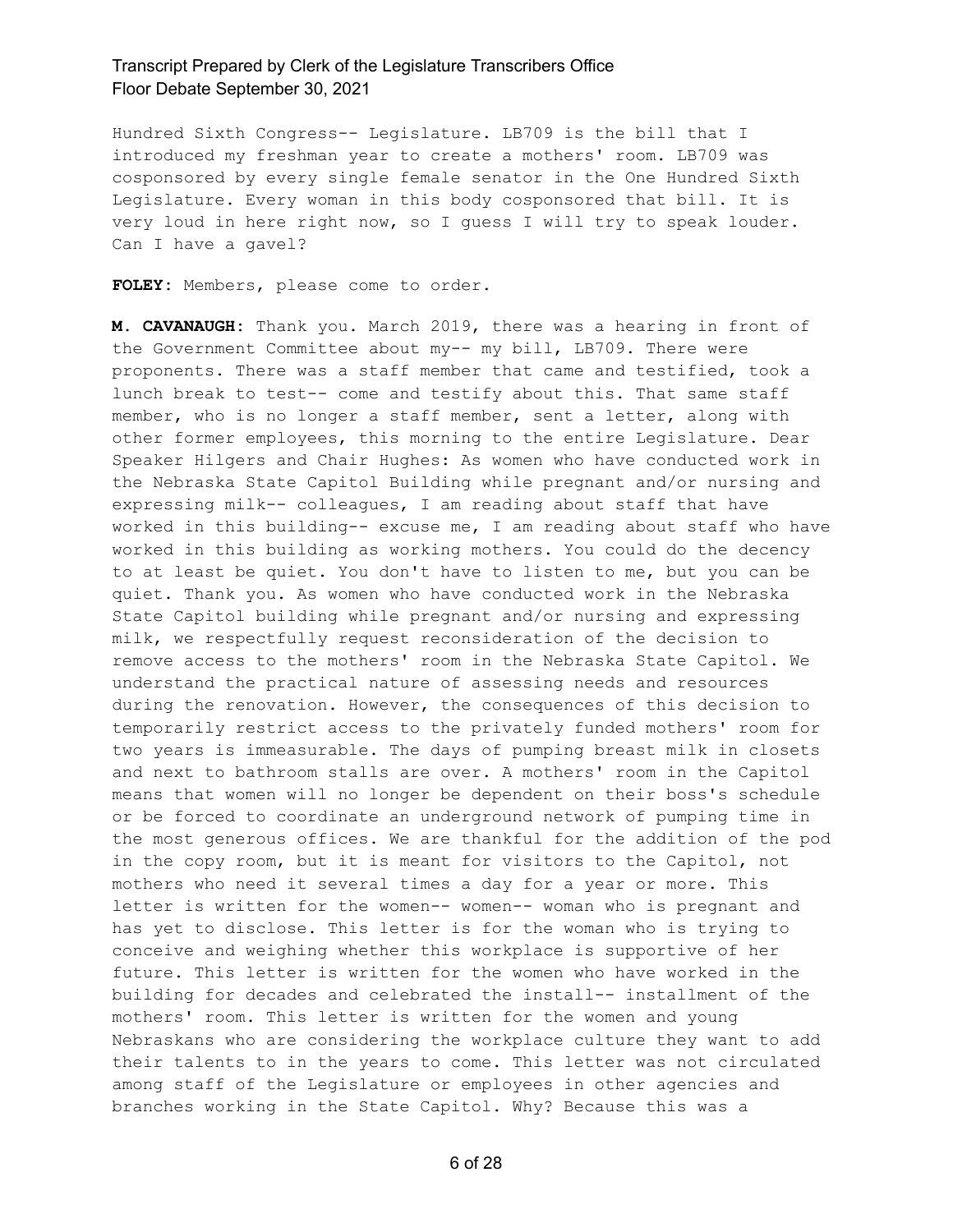purposeful decision reflective of the reality in which many women find themselves: weighing their needs against the security and perceptions of their careers. In short, they should not have to be asked. We respectfully request leadership reinstate access to the mothers' room immediately. Please prioritize this for not only the legal reasons, but to maintain the dignity we should-- shall-- we should give all staff who choose to work in our Capitol. And it is signed by several former staff members who have worked for several people in this Chamber right now. And it is just unfathomable to me that we are still having this conv-- that I am still having this conversation. I realize that not many of you are participating in the conversation, but it is unfathomable to me that this is still happening. In rereading the transcripts from the hearing and rereading the transcripts from the Exec Board meetings where they voted, they voted, Senator Hughes voted for the mothers' room in 2104, the room that it is. That was a vote that was taken, recorded, acknowledgement of the funds that we were receiving from a foundation. We should be held accountable. We get angry when the administration doesn't take into account our laws that we pass, when they flounce their nose at it. We get angry about that because it's our job. But where's the accountability for ourselves, colleagues? Where is the outrage that our Executive Board of the One Hundred Sixth Legislature voted for this and the same people who voted for it took it away unceremoniously, refused to put it back, refused to engage in this? Where is your outrage? If this was something that mattered to you, you would be outraged and you would want me to stand by your side. If something happened that you worked so hard to get to fruition for the people of Nebraska and another senator just ignored it, you would be outraged and I would stand by you. In rereading the hearing-- and this is for the senators that this is your first year or your first year back. In rereading the testimony and the-- the conversation from the hearing, it-- it brought me joy and also made me sad because I saw the potential for the relationships I could have in this body, the way that both Democrats and Republicans in that committee engaged with me and worked with me, the fact that Speaker Hilgers and I made this happen together, the-- the prospect of what we could accomplish if we could treat one another with respect. And for me personally, as a state senator in this body, it has been a downward spiral ever since. Last session was horrendous for me, but I'm not going to stop showing up. I'm not going to stop showing up for you all. I'm not going to stop showing up for my constituents. I'm not going to stop showing up for the state of Nebraska. But it is sad. All I wanted to do was give the women of this state a place to do what they needed to do to take care of their families and the-- the consequences are so vast that I don't think the men in this body can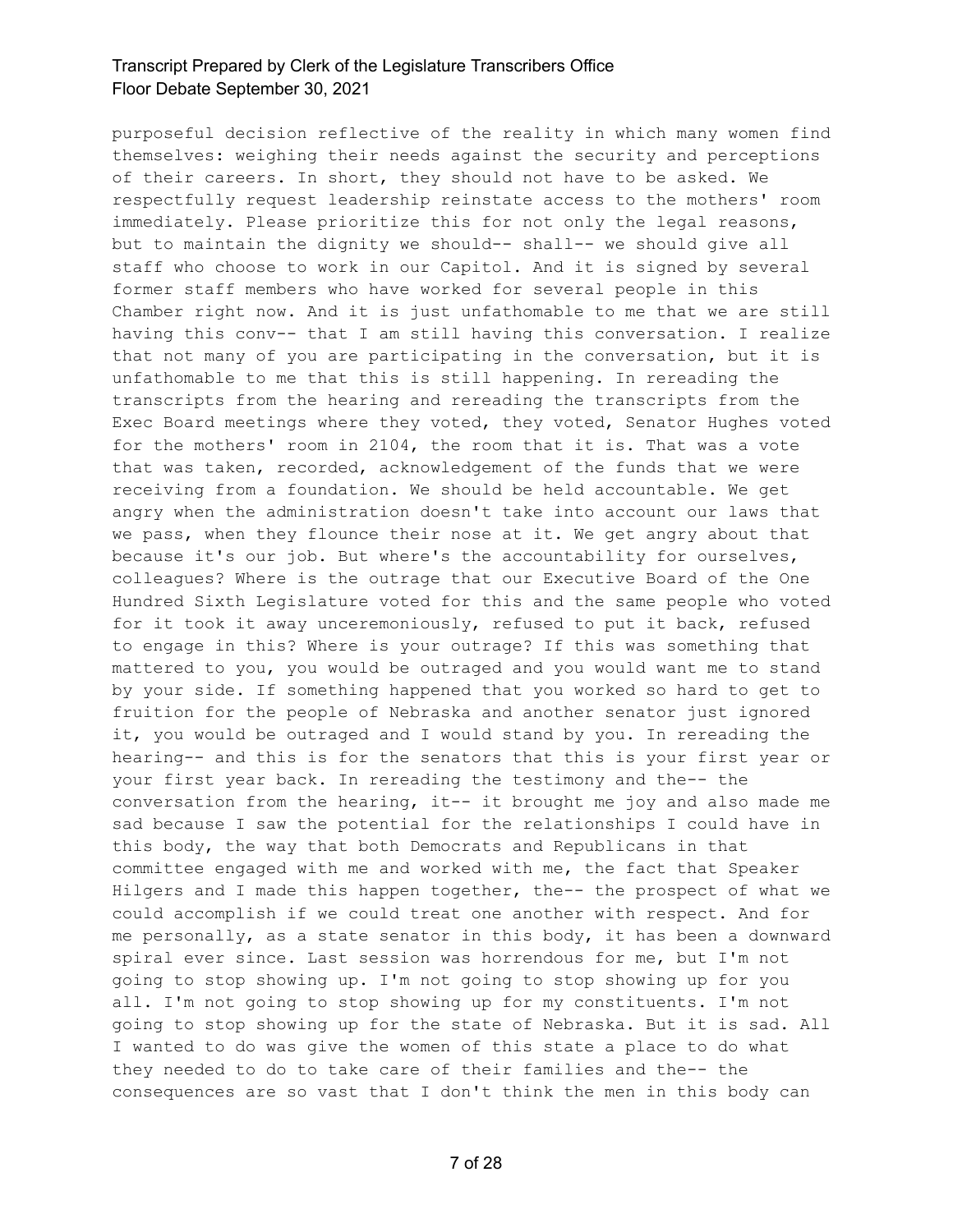even begin to grasp. I heard a story of a woman whose child died almost immediately after birth and part of her grieving process was that she continued to pump and donate the milk to the hospital because a lot of people are able to do that and you sign a form whether or not you would accept donated milk at the hospital. And this woman, that was her grieving process. If she worked in this building--

**FOLEY:** One minute.

**M. CAVANAUGH:** --God bless her, I don't know what she would do. There are women who lose pregnancies every single day and they need a private place to grieve, to step away from their desk. You may never even know that they went through that and you are depriving them of that. This room was so much more than just a room. It's wrong on every level and you don't even begin to understand how wrong it is. Thank you, Mr. Lieutenant Governor.

**FOLEY:** Thank you, Senator Cavanaugh. Four senators in the queue. Senator McKinney, you're first.

**McKINNEY:** Thank you, Mr. Lieutenant Governor. I support LB14e and Machaela's-- Senator Cavanaugh-- Senator Machaela Cavanaugh is going to pull her motion and I do want to tell you on the mike and on the record that I stand with you and I support the reinstatement of the mothers' room in the Capitol. But I wanted to give a weekly update on the prison situation that we've got from the IG. The other day-- this is the email-- well, yesterday we got this. Yesterday, three man- three men apparently attempted suicide at NDCS facilities. According to reports from those facilities, one cut his arm at the Diagnostics and Evaluation Center; another tried to choke himself with a t-shirt at the Nebraska State Penitentiary; the third tied a shirt to a vent at the Tecumseh State Correctional Institution and tried to hang himself. To have this many suicide attempts or even more than one in a single day is rare. Fortunately-- fortunately, staff were in the area each time and were able to intervene. All three of these facilities are under staffing emergencies. We also wanted to let you know about a call we received from an inmate in the protective custody unit at the Lincoln Correctional Center yesterday. There was a fight on that unit between two cellmates, friends of the caller, who had lived together for more than a year with no problems. This is backed up by reports from staff. The inmate who called sugg-- suggested that locking men down in their cells together for three/four days is raising tensions in the facility. It is worth noting that the corporal who discovered this fight just happened to be on a unit at the time. Due to short staffing at LCC on Monday night, there were actually no one assigned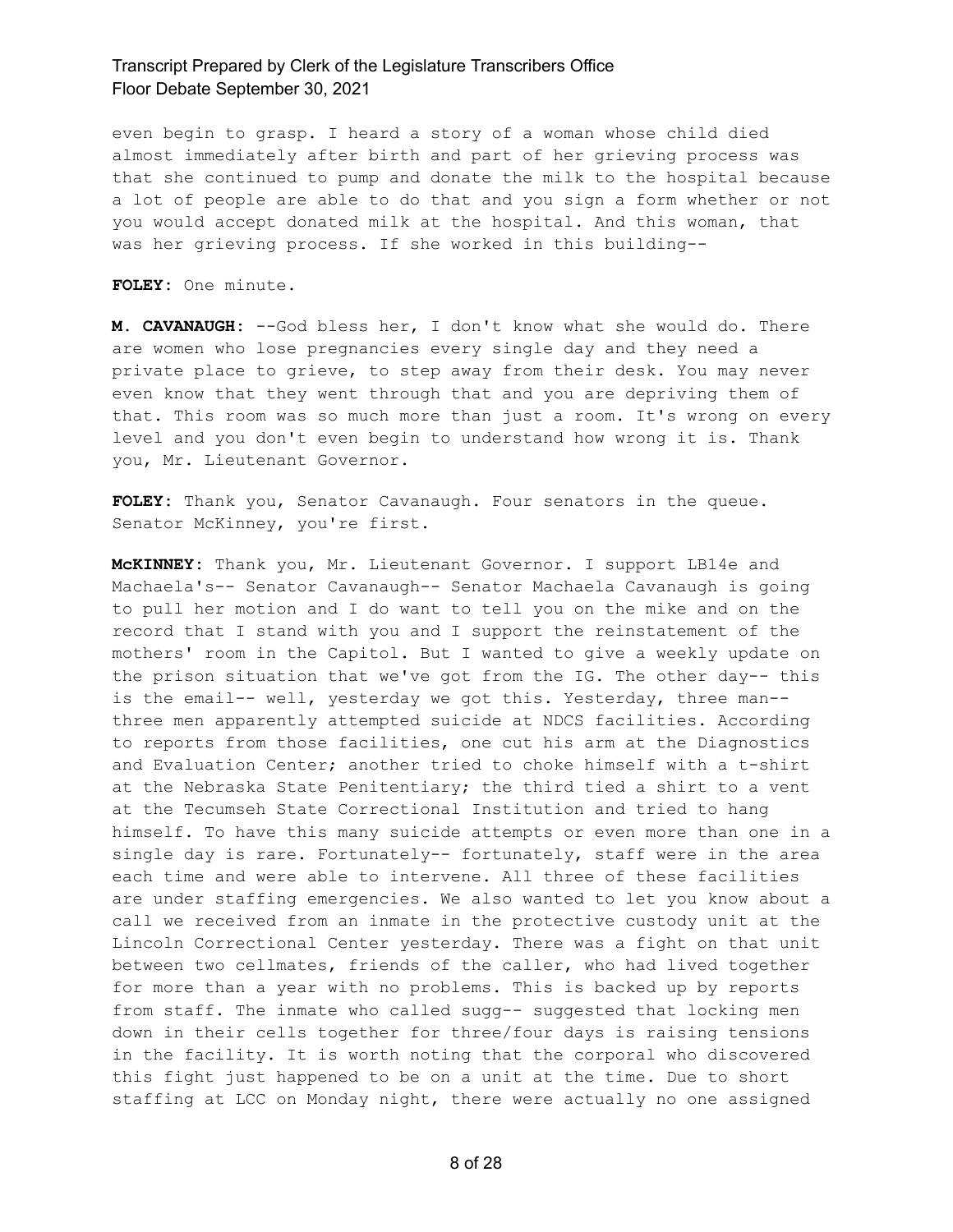to that unit, meaning the corporal had to leave a different unit unattended to do rounds on the-- on the protective custody unit. Lastly, our office and the Ombudsman's Office continue to hear complaints from inmates about their medications, insulin being handed out at the wrong times or not at all at LCC and DEC. We have relayed these concerns to NDCS administration, but the complaints have continued. Our understanding is this is also related to staffing levels. I also received some more information from the Ombudsman's Office which they consider a point of interest for the con- correctional system: inmate out-of-cell time. Over the last several years, due to critical staffing and overcrowding issues, more and more has been taken from-- from the-- from the inmate population. Recently, in the Lincoln Correctional Center and the D-- and in DEC modified its operations, a lockdown model, to only allow its inmate population out their cell Monday through Thursday. The population is locked down in their cells the rest of the week, Friday through Sunday. Unfortunately, the feedback from this latest action by the department has frustrated and angered the inmate population. We have to con-- we have to-- we have and continue to express our grave concerns to the department on the long-term impacts of such plan. There's also concerns with this, with how the plans deal with those inmates diagnosed with serious mental illness, TBI, or DD. We continue to have concerns for residual effects that a lockdown will have on this population. Others-- other concerns we have with the lockdown model and the related impact it will have on the inmate population includes issues as expressed-- and I'll get back on the mike after my time and continue. Thank you.

**FOLEY:** Thank you, Senator McKinney. Senator Matt Hansen.

**M. HANSEN:** Thank you, Mr. President. Excuse me, colleagues. Thank you, Mr. President. I, too, stand with Senator Machaela Cavanaugh and her efforts to get the mothers' room restored. Unfortunately, with everything I've been working on this week, I've-- remiss that I haven't been able to spoken-- spoken on it until now. One of the staffers that was referenced testifying and then signing onto that letter that we all received was a former staff member of mine. And the-- the things she shared publicly, it was-- largely been focused on the lack of a mothers' room and that informal network of working moms in this building. I do want to rise and say this is a bigger institutional problem from that. Our maternal leave policies, our family leave policies, all sorts of things are simply out of date and inadequate. And I could just say, as an employer who's trying to be generous and who's trying to balance, you know, a quality employee who I want to stay working for me, it's so heartbreaking and so difficult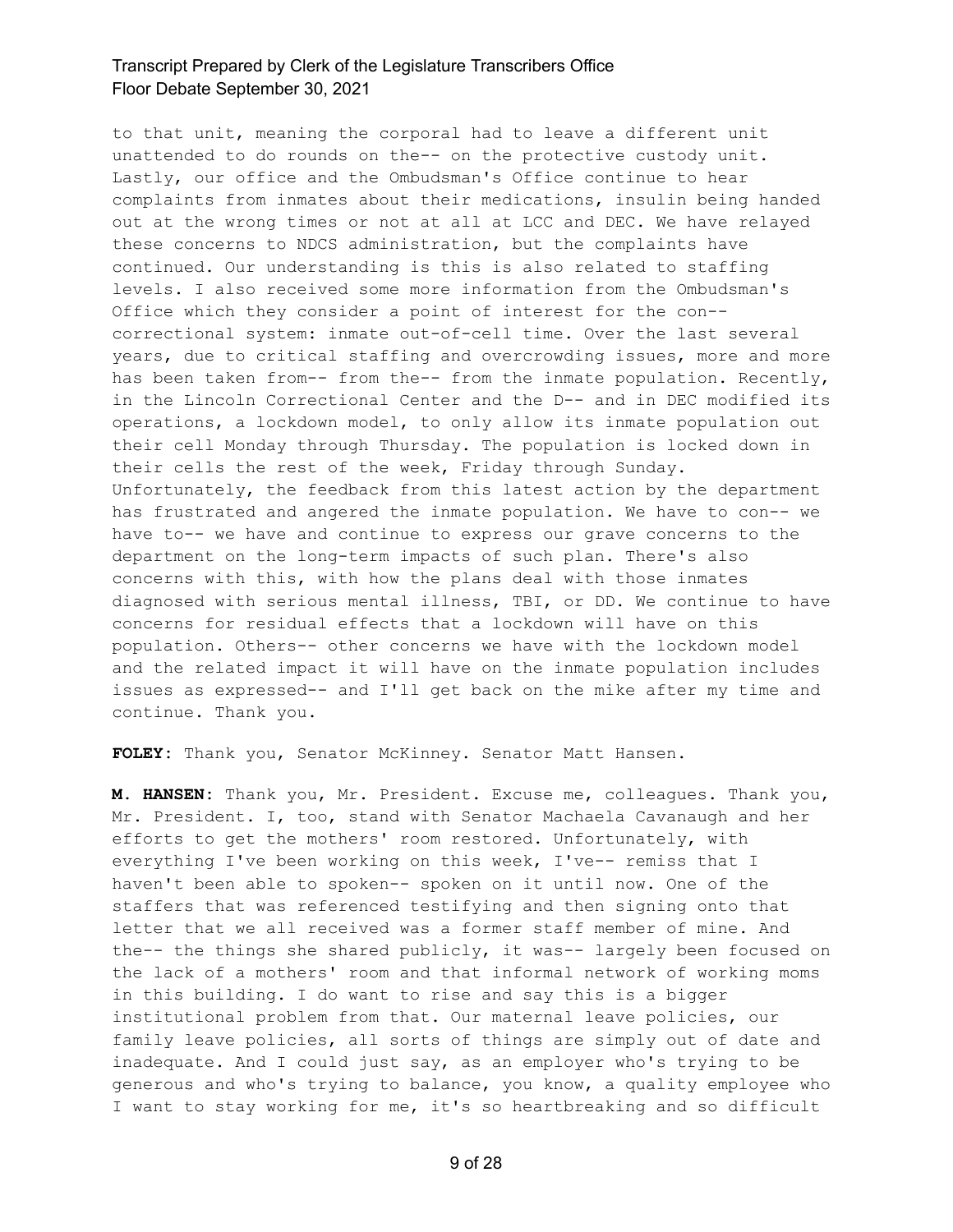to say, hey, I'm going to try and get permission from the Exec Board to give you unpaid leave, and that's the step we leave a lot of staff in our building. That's the staff-- place we leave senators who want to support their staff in this building. It's an embarrassment to this institution that we took so long to get a mothers' room. It's an embarrassment that we've now lost it, and I really sincerely hope that we resolve this as soon as possible. Thank you, Mr. President.

**FOLEY:** Thank you, Senator Matt Hansen. Senator Hunt.

**HUNT:** Thank you, Mr. Lieutenant Governor. Good morning, Nebraskans. I'm grateful to senators like Matt Hansen and Senator McKinney, who- who don't maybe have such a personal stake in this kind of issue because they're not somebody who would ever use a lactation room, but it's really men who have always been needed historically to, like, move these things along. And I'm thankful for Senator Machaela Cavanaugh for making space today and many, many other times throughout this special session for redistricting to talk about this important issue. Even though-- even though it's not directly related to redistricting, it is because it's the same systemic problem that we keep seeing in this building and in this Legislature of we're not listening to the people who are affected by the policies we make. When constituents tell us that they don't like LB1, they don't like LB3, they don't like how these maps are drawn, and then we come in here, we introduce amendment after amendment in-- late in the night, early in the morning, none of us have seen it before we get to vote on it, it comes to our desk, you know, we're-- we're standing at ease for hours to wait for the copier to make copies of the amendment for us so we can read it, of course, the public hasn't seen it. The public tells us constantly that they don't like this process, just as the-- the mothers who are staffers in this building and former staff in this building are telling us that we have a problem with the institutional processes in this building. And people in this body say they care. As Senator Cavanaugh said, every single woman in the One Hundred Sixth Legislature signed onto her bill to create a mothers' room in the Capitol, but if you say you care, that costs you nothing. It costs zero dollars and zero cents to sign onto a bill and say, oh, yeah, we gotta help the moms. When push comes to shove and you have to actually do something about it, you're not there, and that's so weak and that's so embarrassing for you and that's such a shame for the people that you represent that that's the best you can do for them. We can do way better. And of course it took a mother coming into this Legislature, Senator Machaela Cavanaugh, to get anything done on this. Senator Matt Hansen is right. It's an embarrassment to this institution that it took us so long to get a mothers' room and it's an embarrassment to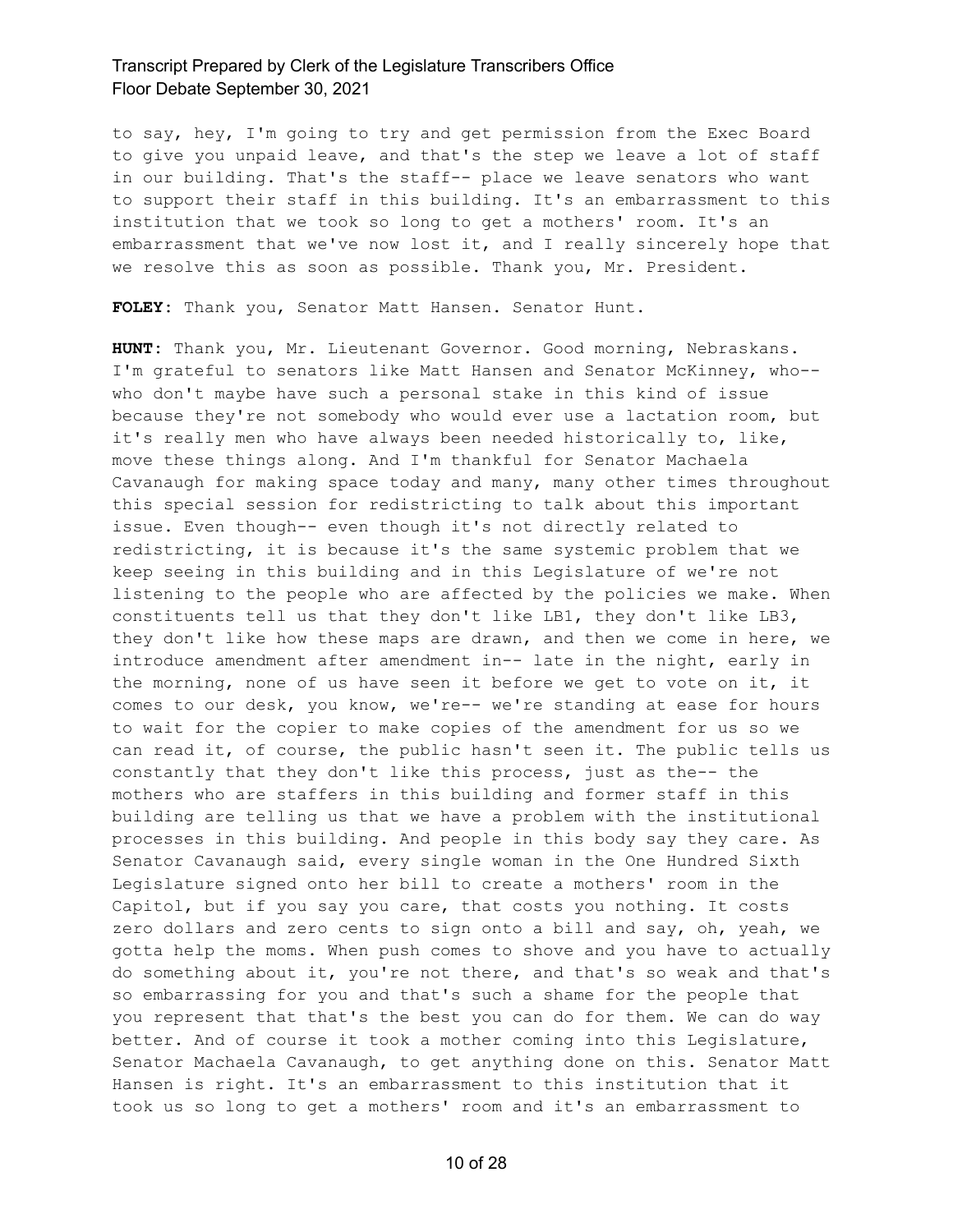the institution that now we no longer have one. Without any fanfare, without any ceremony, without any email, without any public notification, the lactation room was removed to create an office for a man. Of course, quickly, the same Senator Machaela Cavanaugh springs into action to solve it. She doesn't just complain, although we got time to do both. We can solve it and we can complain. But she finds a solution. That day, she packs up all her stuff and moves out of her own office, a state senator in Nebraska giving up her office as a senator so that a man in the building can use it and the women of Nebraska and the mothers of Nebraska can have a lactation room back that-- that they should have had decades ago, honestly. A mother identifies the problem. A mother finds a solution. The solution is implemented. We have a lactation room. The lactation room is taken away by a man, Senator Hughes, to create an office for a man. Senator Macheala Cavanaugh, a woman, finds a solution, leaves her office to give something back to the women of Nebraska, and all we have to do is say, OK, thanks, that was really helpful, I guess this will work for now and we'll find a solution longer-term soon, thanks, Machaela. Nobody said that.

**FOLEY:** One minute.

**HUNT:** In fact, it's basically been crickets. The only men we've seen get on the microphone, John Cavanaugh, Senator McKinney, Senator Hansen-- I see a couple men in the queue here, all of them from the same political party, I'll note. I don't see anybody from, you know, the party of life standing up to talk about how we need this lactation room for women who've brought life into this world, and that's a shame to you and an embarrassment to you. Thank you, Mr. Lieutenant Governor.

**FOLEY:** Thank you, Senator Hunt. Senator Vargas.

**VARGAS:** Thank you very much. So I've not actually weighed in here and I just wanted to add a little bit. I do want to thank Senator Machaela Cavanaugh for her efforts here. I have-- not that people know this, but I've been off the mike, not only past year, commended her for her efforts here. And the reason why I want to stand up is largely to say that I support your efforts. I support you in what you're trying to do. I'm obviously not speaking from somebody that has had firsthand experience of this, nor should we ever. I'm speaking as somebody on the Executive Board that has supported the efforts for the mothers' room in the past, voting to support creating it and setting aside. But also, more importantly, I'm standing up here because I want to acknowledge that it is somewhat personal for me. One of my own former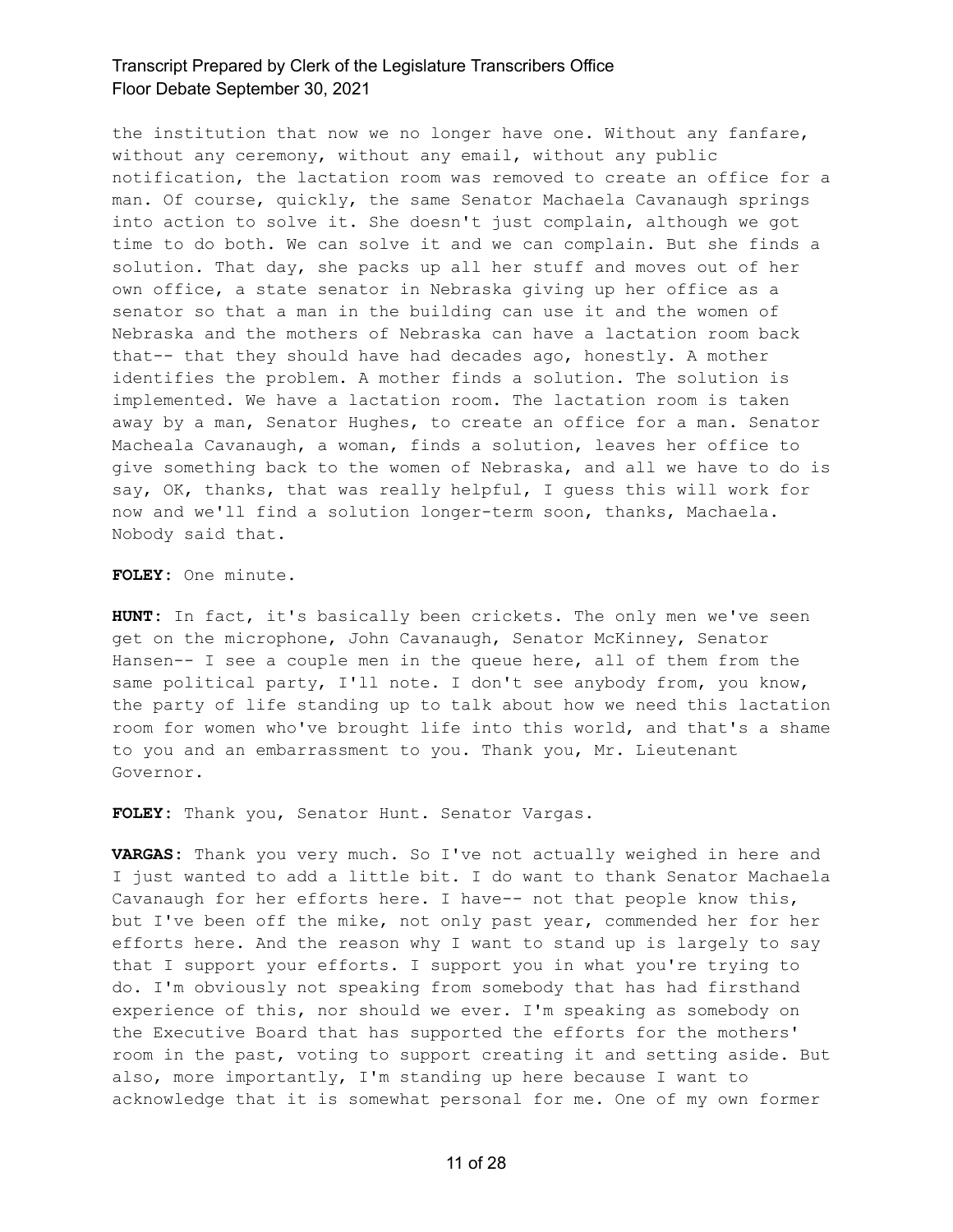staffers signed onto this letter, who I'm very, very proud of. We have worked-- if you don't realize, one, this is public service, what we're doing, but our staffers are doing public service too. They are getting paid very, very little. And as to what all the senators have been sharing, Senator Cavanaugh and Senator Hunt and Senator Hansen, the resources and support mechanisms they have pale in comparison to other jobs, which is in-- even more so for the women that are staffers in this-- in the Legislature. I know it may seem insignificant to some-- I've had some of these conversations with people-- but it is an extreme slight when there are already so many lack of resources and support mechanisms provided to working mothers. And I wanted to stand up and say that out loud because if you haven't realized that by now, then you're not listening to Senator Cavanaugh. It should be made abundantly clear that this isn't about a "nice to have," it isn't about something that is making it just easier. It's fundamentally whether or not we tell staffers we value you, we value the work that you do, we value you as a working mother, we also value your kids, and we want to make it easier. I'm also saying that as a husband of-- my- my wife has had similar experiences as a working mother having to navigate being able to pump, to store, to do it in her own privacy around a working schedule as a-- as a young attorney. And I've seen that same-- that's actually-- actually why I'm lucky to have my own staffers that have had kids while my time in the Legislature. My staff-- my staff, my office has been one of the places where people have pumped over the last several years. It shouldn't had to have been a structure that makes people jump through hoops and schedule things secretly to make it work. Luckily, we have a mothers' room or had a mothers' room. I just hope people understand. You know how hard it is for a staffer, period, in the Legislature and how even more difficult it is for the women that are staffers that are working mothers and what they have to navigate and how difficult it is to even voice their opinions, let alone on this letter, and that we should be listening. I do applaud Senator Cavanaugh for bringing these bills. Not just that, she brought the paid family leave bill.

#### **FOLEY:** One minute.

**VARGAS:** I hope we can agree that there's something that we should do. I do applaud-- I've had conversations with some Executive Board members myself that agree, and I hope we get to a conclusion here very, very soon, but it is absolutely-- the word is not "tragic." It is just unacceptable that it had to take this to get light to address this. And from one Executive Board member, I'm-- I'm sorry it took this long. Thank you.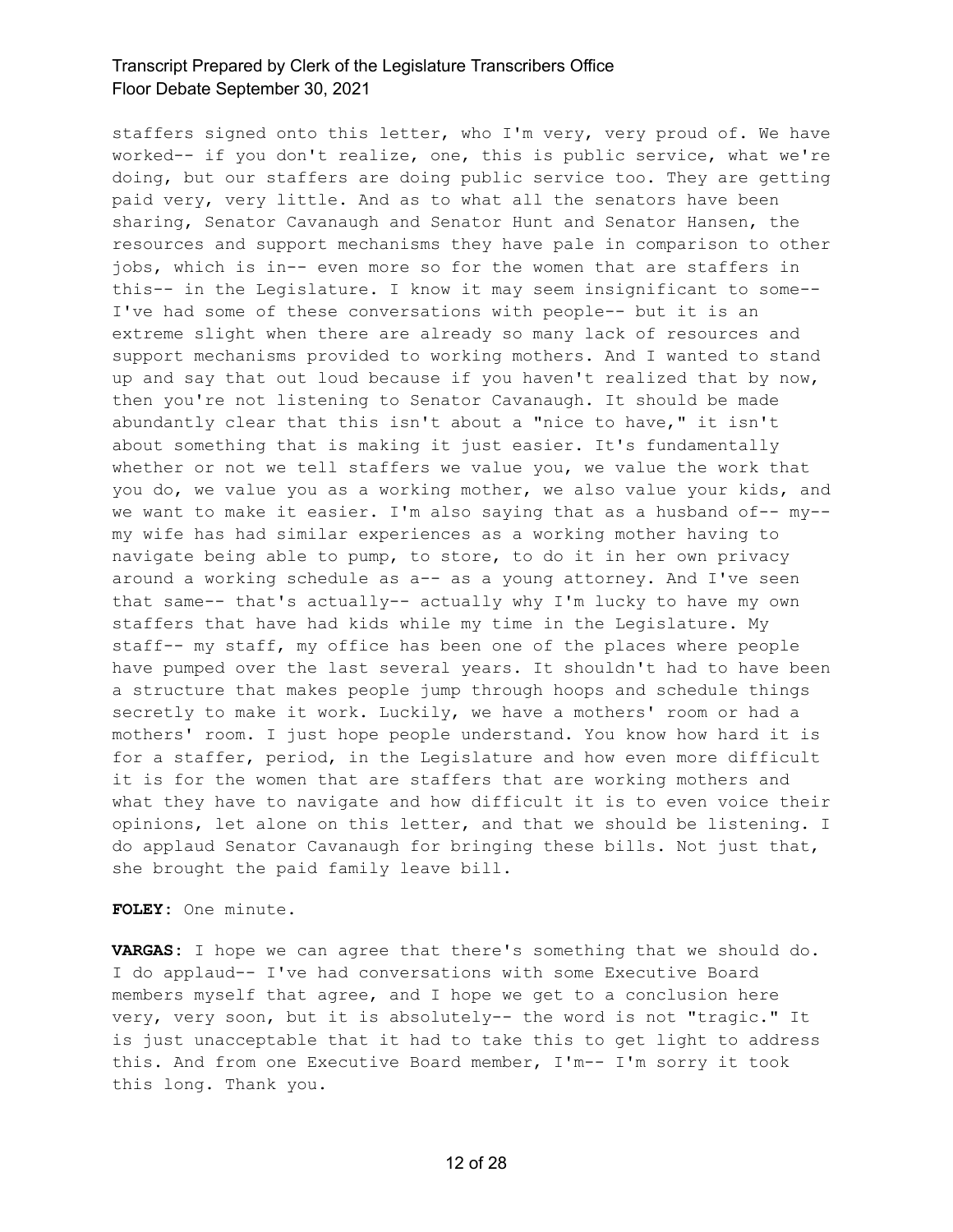**FOLEY:** Thank you, Senator Vargas. Senator McKinney.

**McKINNEY:** Thank you, Mr. Lieutenant Governor. I'll continue my conversation on the prisons, but I do want to point out that currently the department is sort of manipulating the law around restrictive housing by keeping individuals in their cells Friday, Saturday, and Sunday because it's based on time during the week and not time during the day. I also got from the Ombudsman that secretaries that are unqualified are being pulled off-- pulled off of their post to supervise those that are incarcerated, which is another problem. And then there's programming and library issues: (1) limited access to programming because-- because of understaffing; (2) limited access to library-- law library because of understaffing, which is a whole- whole problem in itself; (3) reduction in case management services; (4) due process issues that impact timely hearings. And to kind of give some context on that, because of the understaffing, those incarcerated are not getting their legal situations taken care of in a timely manner, which could and potentially result in them being with- in-- in the-- in the Department of Corrections any-- for longer times or their case is not being heard, which is an issue. And then on the diminished quali-- quality-of-life issues: (1) limited showers, showers not planned Friday through Sunday-- I just heard today that just as of yesterday or today, individuals in Tecumseh are not-- I can't even say all of them, they're finally being allowed to get some showers-- (2) reduced family visit opportunities; (3) outside consultant issues for medical, dental, and mental health services; (4) the pairing of inmates is a problem, especially when there is limited staff to provide supervision--this can lead to an increase in complaints with the Prison Elimination Rape Acts [SIC], physical assaults such as fights, suicide attempts, an increase in making hooch and smoking K2 inside the cells, assaults on custody staff, staff members-- (5) we are seeing an increase in COVID cases throughout the system. I just hope as we end this special session and go into January, everybody in his body starts to pay attention to the-- our prison overcrowding issue, our staffing issues, and criminal justice as a whole because it's a problem for our state and it's going to be on the table in January. And I hope, you know, everyone takes some time after we get finished here and really research what is going on and what needs to be done to fix this problem. And one solution that is on the table that I don't believe in, will never vote for, is building another prison. It makes no sense. We won't be able to staff it. We have some beds that'll probably come online here in Lincoln, about 3-- 300-plus. And during the hearing a couple weeks ago, the staff members said that even if-- once it opens, it probably won't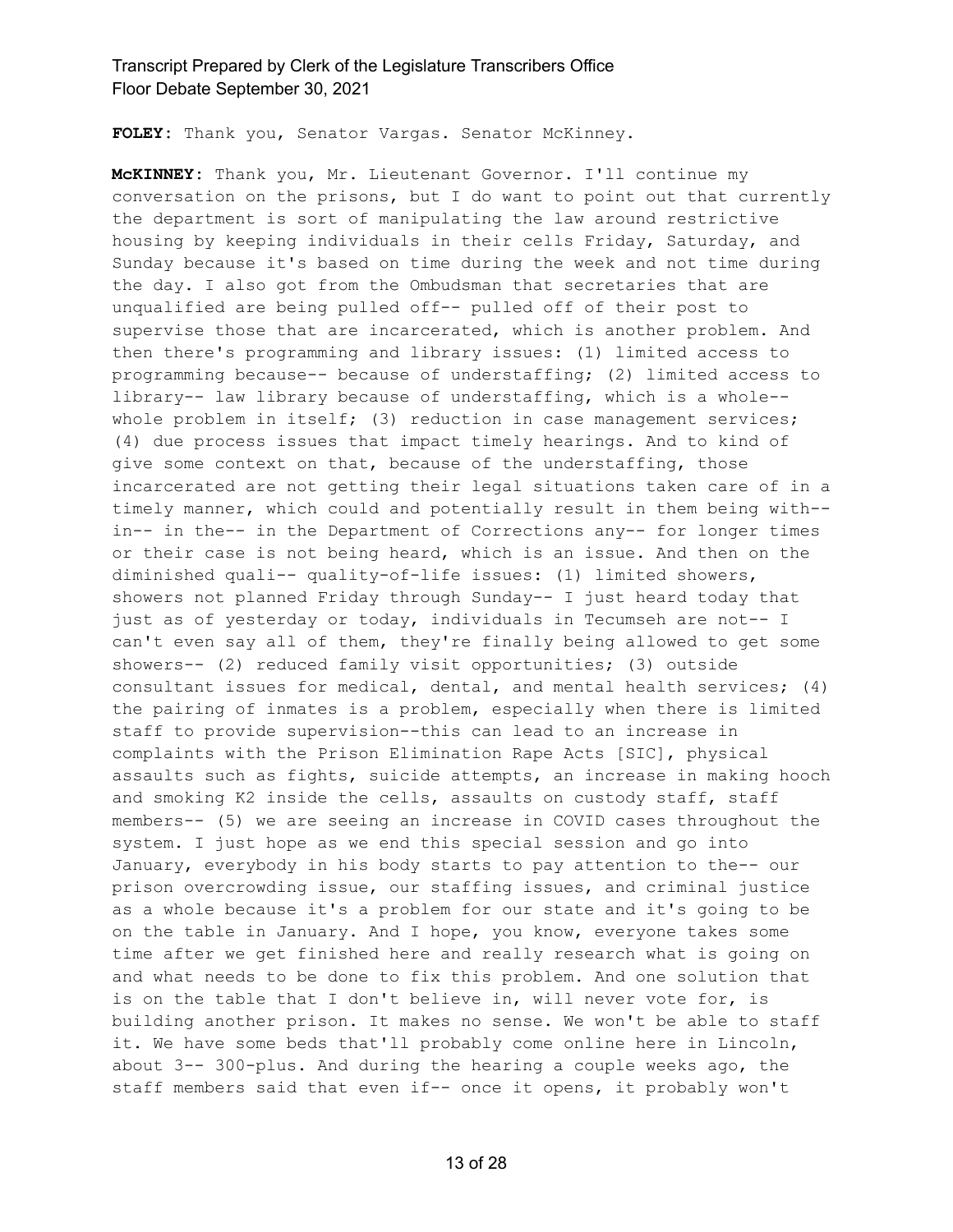even be utilized because it won't be able to be staffed. I think we should be investing in people and communities, community corrections, halfway houses, transitional homes, making sure when individuals get out, they have proper-- they-- they got jobs, transportation, and things like that. It shouldn't be invested in-- a half a billion dollars into a prison that we can't staff, that will eventually be overcrowded. It just makes--

**FOLEY:** One minute.

**McKINNEY:** --no logical sense. So I would hope that everyone begins to pay attention to the prison crisis in this state because it's an issue that is not only-- it shouldn't only be a concern to me, but it should be of concern to the whole body. Thank you.

**FOLEY:** Thank you, Senator McKinney. Senator John Cavanaugh.

**J. CAVANAUGH:** Thank you, Mr. Lieutenant Governor. Obviously, I rise in support of Senator McKinney's comments and in support of Senator Machaela Cavanaugh's comments. And I read that letter that she referenced from the former employees, staffers who work here, and I applaud the courage it takes to stand up and to attach your name to something that obviously I agree with, but I think that some people around here don't want to hear. And so I support those statements. I encourage everyone here to take the opportunity to read that letter. They make some very good, succinct points about the reasons we need this space for women, and I don't know if I can add more to that, but I'm humbled by the courage it takes for people to stand up and bring the-- these issues to the attention. And I-- I appreciate Senator McKinney getting up and bringing the-- to light the emails from the Inspector General. After he brought that up last week, I asked to get on that email because I wasn't receiving it, and so I received that email this week and I actually reached out to Senator McKinney after I read that email yesterday and I asked if this was a normal report or if it was a particularly bad one. And I reached out to the Inspector General with the same question and what I heard was that it was bad in the sense that there were-- having three suicide attempts in one week is particularly bad, but other than that, it was a pretty normal report. So I would encourage everyone to seek out that email, as well, so you can stay abreast of what is going on. This is an important issue, as Senator McKinney points out. I have been thinking about all of the issues that have been going around here. We've been talking about the redistricting. You can all see how I voted on the bills. I voted for some and voted against others. And I was thinking about this, particularly last night. Senator Hunt and I actually went to the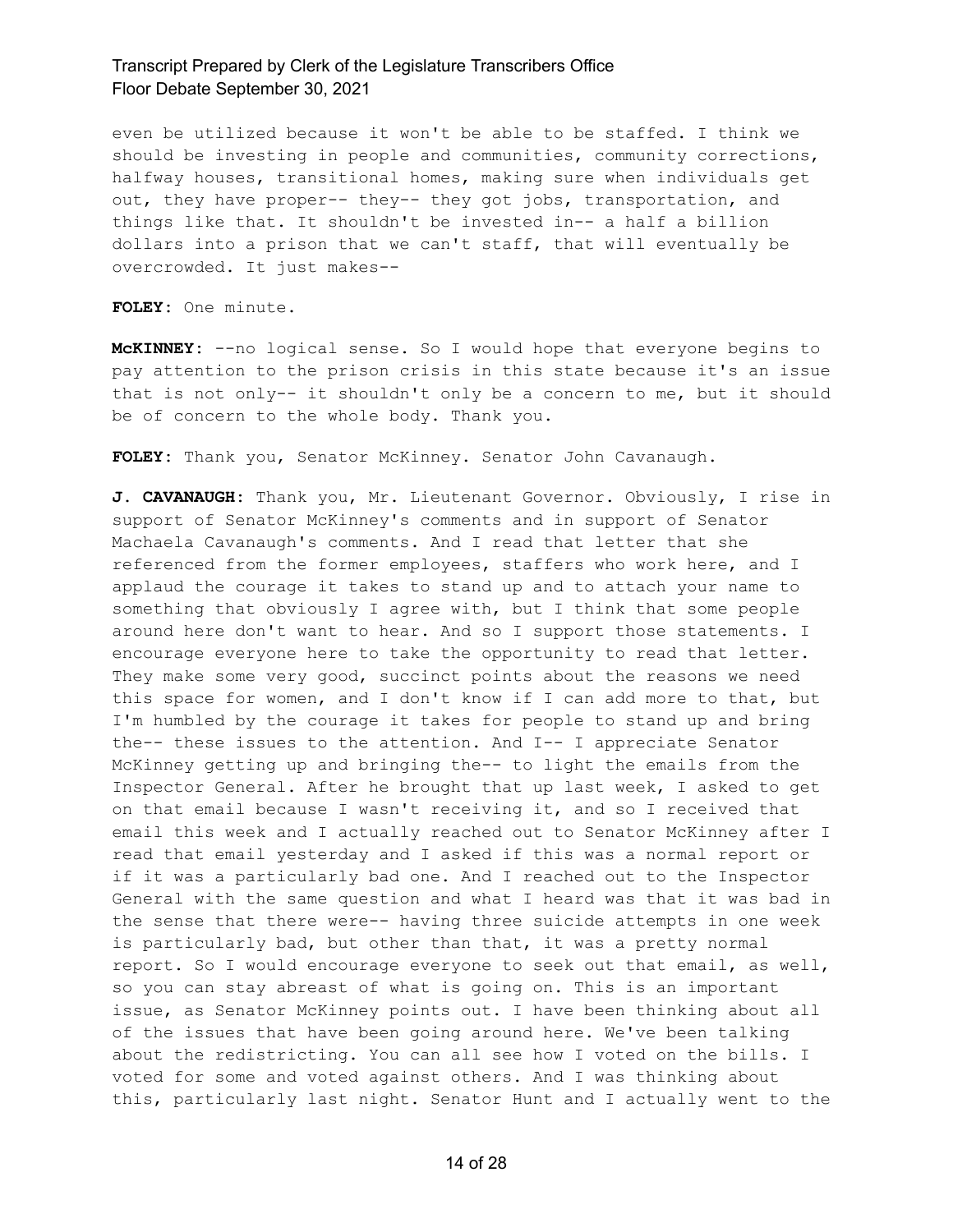airport and re-- welcomed a family of eight refugees from Afghanistan who came to Nebraska to resettle after the 20-year war that the United States engaged in, in Afghanistan, and I was thinking about that in the context of what we're talking about here. And I've heard from a lot of my constituents in particular who are not happy with where we have settled on these maps and I was thinking about their comments of feeling powerless. When 50-100 people came and testified against some of these maps and then we took those up and contested the maps and people commented and we asked people to give us their input and we ultimately-- a lot of people didn't feel heard. And I'm here to tell you that you were heard and that many people-- we-- your concerns were factored in as we discussed the maps, and ultimately where we settled and the maps that were adopted were a deviation from the original maps. They did consider input from people. Obviously, I voted against the legislative maps and the congressional map because I was not satisfied with where we ended, but enough people were that that's the maps we have. But I don't want people to think that your contribution is not welcome, was not considered, is not valuable, so continue to voice your concerns. And that is similar to Senator McKinney here raising these issues, bringing them to the floor so we know what we need to consider. It's the same with Senator Machaela Cavanaugh raising this issue, getting the room, fighting to keep the room, fighting to bring it back. These are things-- it is important. Input is important and the--

**FOLEY:** One minute.

**J. CAVANAUGH:** --reason I mention this in context of those Afghans is because we went to war specifically about the imposition of one group's will upon another because they had the power to do it. And ultimately, we lost that war because power is not the only thing that defines whether or not you can impose your will. And so we have a group here, a body of 49 people, and the power dynamic is such that one group can impose their will upon the state of Nebraska and upon all of us here if they so choose. And power is not strength and it is not the final, so keep speaking up, keep expressing your opinions, and we will continue to consider them and they will be factored in. So to all of you here who have the power, just remember, that is not strength and our objective here is justice.

**FOLEY:** That's time.

**J. CAVANAUGH:** Thank you, Mr. Lieutenant Governor.

**FOLEY:** Thank you, Senator John Cavanaugh. Senator Day.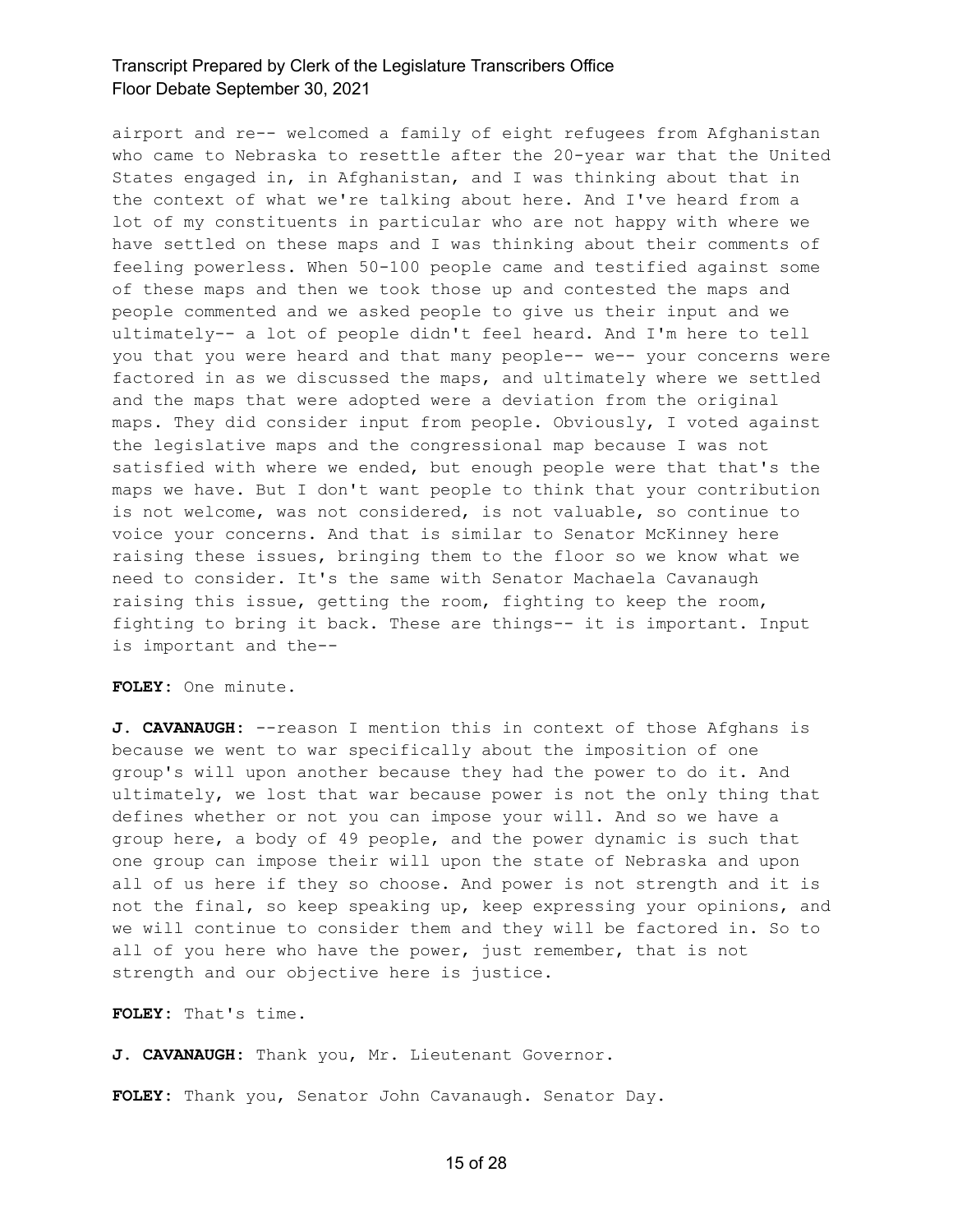**DAY:** Thank you, Mr. President. Good morning, colleagues. I figured I would jump in this morning because why not? I did want to mention the redistricting process. As Senator Cavanaugh mentioned, there's a lot of people outside this body, I think, that are disappointed in how some of the maps turned out and I think that's valid. I have been a yes vote on all of these maps all the way through the process and I was today, and I don't discount the feelings of people being upset about how some of these maps turned out. I know there's people in the body and outside the body that are disappointed, but I also-- being a part of the process for the first time, I saw how incredibly difficult this process is. And on top of that, we had to get this process done in two weeks, which is something I'm not sure-- I could be wrong-- I'm not sure has ever happened before. And I respected that process, I saw the sacrifices that were made on both sides of the issue, and because I respected that process and the sacrifices that were made, I ended up being a yes on these maps, even if I was disappointed in how some of them turned out. So there's my explanation for where I am at today. This was a really tough process. I think that both sides of the issue came to the table in good faith and made decisions that they were both equally happy and unhapp-- unhappy about, and I think that this body did a fantastic job of getting that done in a very short amount of time. I also wanted to get on the mike to mention the issue with the mothers' room. The very first day that this was brought up by Senator Cavanaugh, all of us kind of looked at each other and were immediately upset and then pushed our buttons to get into the queue to talk about it, and we were asked to turn off our lights that day to get-- so we could start working on maps, so I did, but I did want to talk about it today. As a mother of two, I-- I've nursed two babies for over a year apiece and I remember nursing my first child at 28 years old. And I grew up with a lot of shame around my body, a lot of modesty in my family, and I remember the days of-- of essentially not even leaving my house because I was afraid to go out in public and nurse a baby. I wasn't comfortable sitting in a restaurant, even with a cover, nursing a baby. And that's no one else's fault, but the thing is, is that there's a lot of emotional issues that surround nursing children that people who never have to do it will ever understand. And additionally, when we talk about issues related to reproduction or-- or-- or childbearing and child-rearing, those are not just issues about reproduction and child-rearing. Those are issues of economics, right? I've-- I've been a working mother. I've worked full time and had a baby. I've worked part time and had a baby. I've been a full-time student and had a baby. I cannot explain to you how incredibly difficult it is sometimes to get even the most basic amount of work done, to even get to work on some days when you're pregnant or you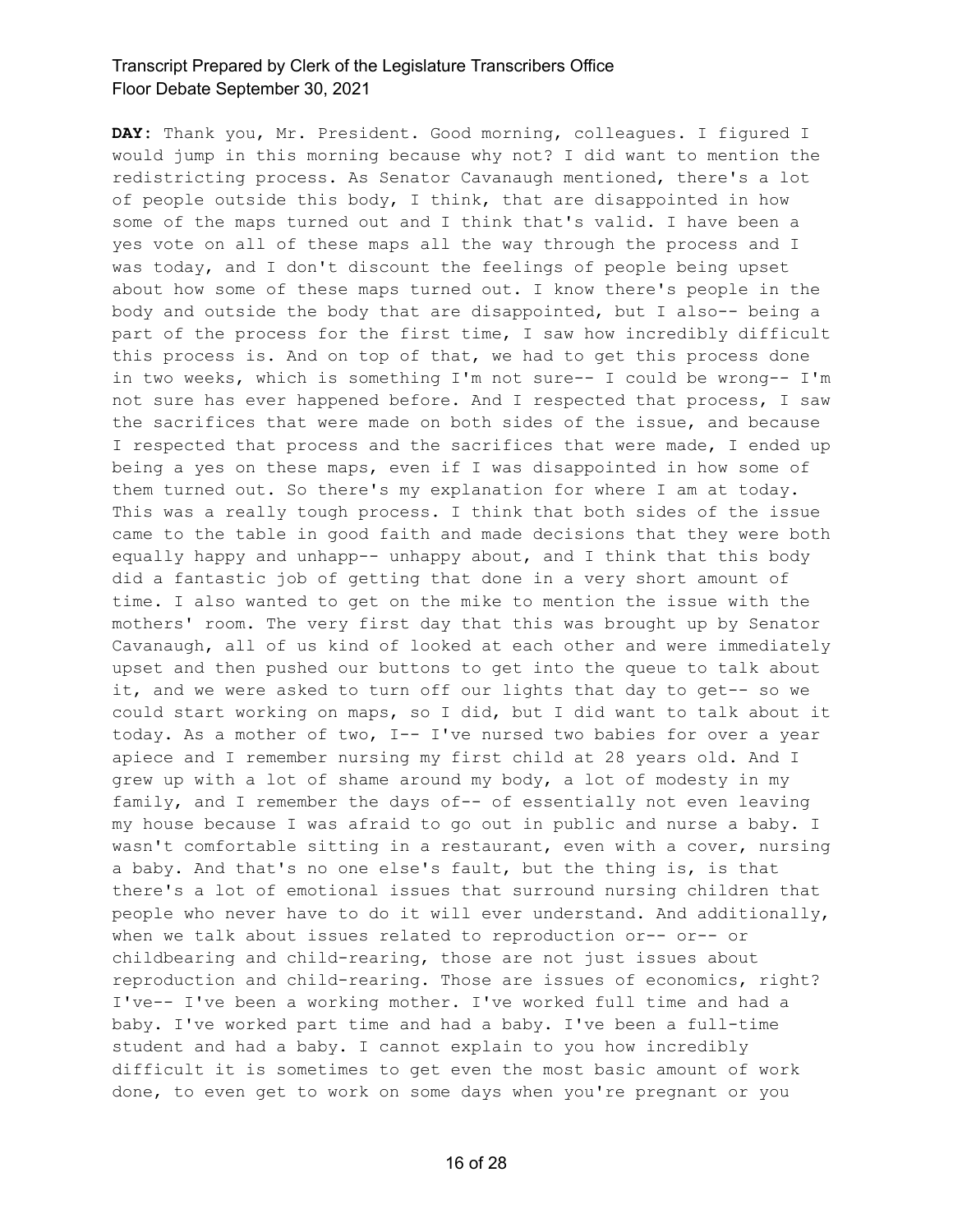have a baby. Some women can't. They're in a bed. They can't get out of bed. There's so many issues surrounding reproduction and child-rearing that don't just center on reproduction. It's about a woman's ability to go to work and make her own money and support her family the way she needs to because we know not everybody's family looks like a husband going to work and--

**FOLEY:** One minute.

**DAY:** --the wife staying at home. And so I think a lot of times the freedom that certain people have when they never have to worry about getting pregnant or nursing a baby is often taken for granted. I remember the days of being at home with a baby and having my partner leave the house and being so envious of them because they could go to work and they could talk to adults and they could eat lunch on their own. They didn't have to feel like they were trapped by the process. And nursing, for me, was both equal parts wonderful and amazing, but really, really difficult, and I think that that's something that needs to be respected and I support Senator Cavanaugh in getting the mothers' room reinstated ASAP. Thank you, Mr. President.

**FOLEY:** Thank you, Senator Day. Senator Blood.

**BLOOD:** Thank you, Mr. President. Fellow senators, friends all, I do stand against Senator Cavanaugh's amendment, but I do stand in full support of her cause and in support of LB14e. With that said, there's two things I want to say on the mike today, friends, friends all. The first thing is I want to thank the Nebraska State Patrol. Most of you are not aware that over the last few months, both my family and I were threatened consistently, multiple times. And for me, I'm not worried, but for my family, I was worried because I don't know about you guys, but nobody messes with my family. And just because I'm silent does not mean that I am not strong and not a kick-ass woman because I am. But with that said, I just wanted to say thank you to the Nebraska State Patrol because we now know who's doing that, and that's just a reminder for all you people that think that you're hiding behind social media and can't be found. We found you. Now let's go on to Senator Cavanaugh. Senator Machaela Cavanaugh, my friend with the biggest heart ever, a lot of people want to tune you out because you speak truth to power, and I'm not one of those people. What I have learned at the age of 60 as a public servant is that silence and voicelessness are tools of the patriarchy. Never forget that. Having a voice and being heard are two different things. When we put our own well-being in the hands of others, this is what happens. We open ourselves up to disappointment. So I want you to know that today I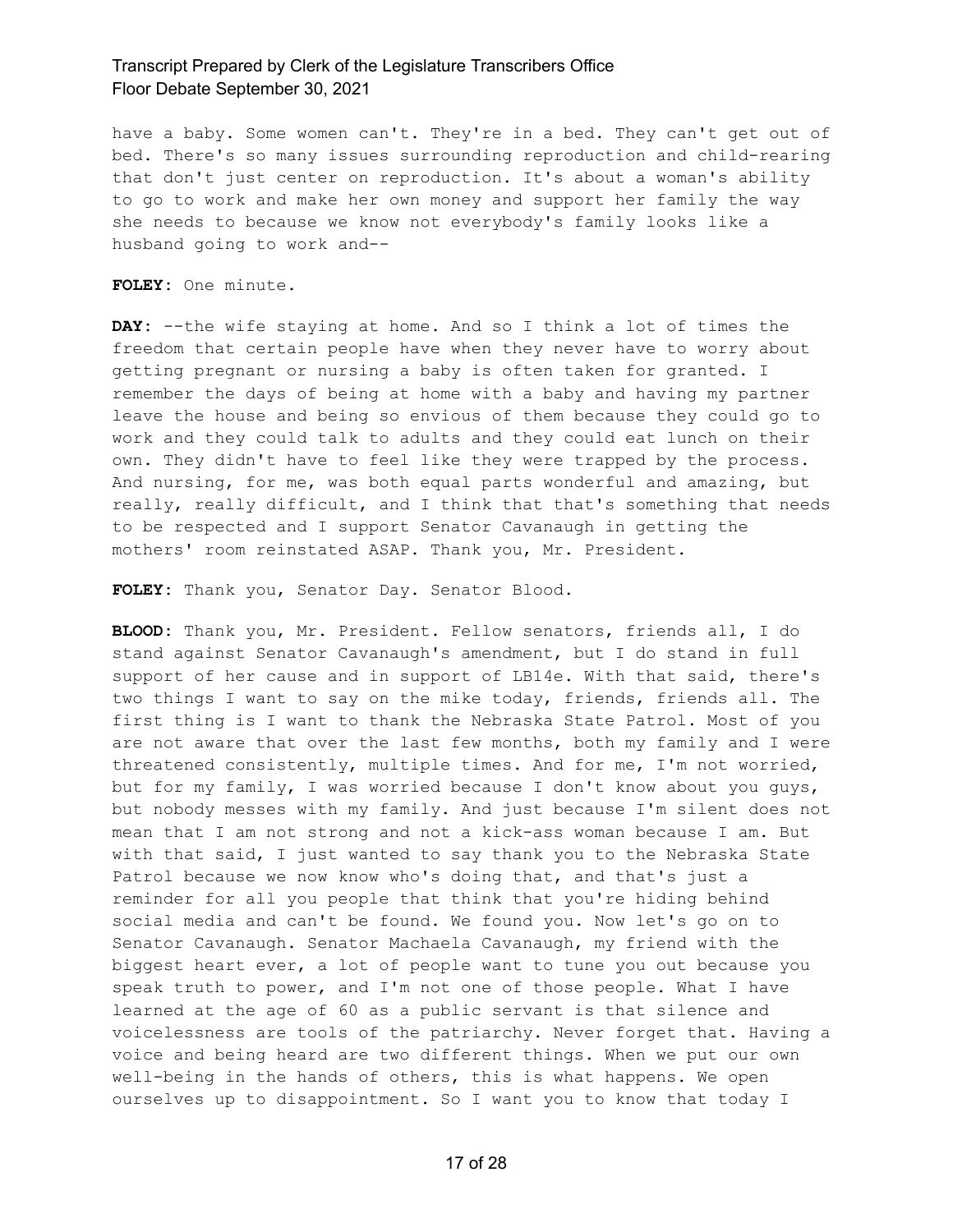stand in support of Senator Cavanaugh's efforts. I stand in support of women. I stand in support of providing nutrition, love, and bonding to the future Nebraskans that will benefit from this room. I'm disheartened when I hear that we only have one pregnant person or we're not aware of who is nursing and who isn't nursing, but we would likely know because-- I can't hear because there's so much noise in here. Mr. President, can you use your gavel, please?

**FOLEY:** Members, please come to order.

**BLOOD:** Thank you. I think if we showed more respect, we could get through this faster, because I know that that's the goal. I think it's really important that we don't sit here and try and problem-solve about why this room should or should not be used. It's just common human decency to provide these types of amenities to the women in this building, period. And the one thing I've learned from HR and our staff-- I mean, I like to go to our staff, right? The thing that's really lacking in this body and the way that the Legislature is run in Nebraska is that we are so far behind in-- in-- than we are with the real world, right? We're far behind the real world. When a staff person uses a state computer and harasses another senator on social media, we don't do anything to that staff person. But if you did that in a business, you would lose your job. You'd lose your job. If that staff person continues to harass the senator outside of business hours, they'd lose their job in the public sector as well because that's not freedom of speech, that's harassment. When it comes to nursing mothers, if you had a female workforce and you could not provide a safe place for that woman to breastfeed her child, to pump, you would be taken to court--

**FOLEY:** One minute.

**BLOOD:** --and there would be a lawsuit. I don't-- we always hear from the executive branch that we need to run government like a business. Well, this is one place where we really crapped out. If we want to run the Legislature, the Capitol like a business, let's look at what year this is-- I believe it's 2021-- and get with the program and let's start addressing all of these issues, not just that one issue, the way we would if we really were a business. Thank you, Mr. President.

**FOLEY:** Thank you, Senator Blood. Senator Hunt.

**HUNT:** Thank you, Mr. Lieutenant Governor. If we take this conversation to an hour, we'll have to take it to cloture and so I won't take all my times that I would be able to speak because I'd like this to go to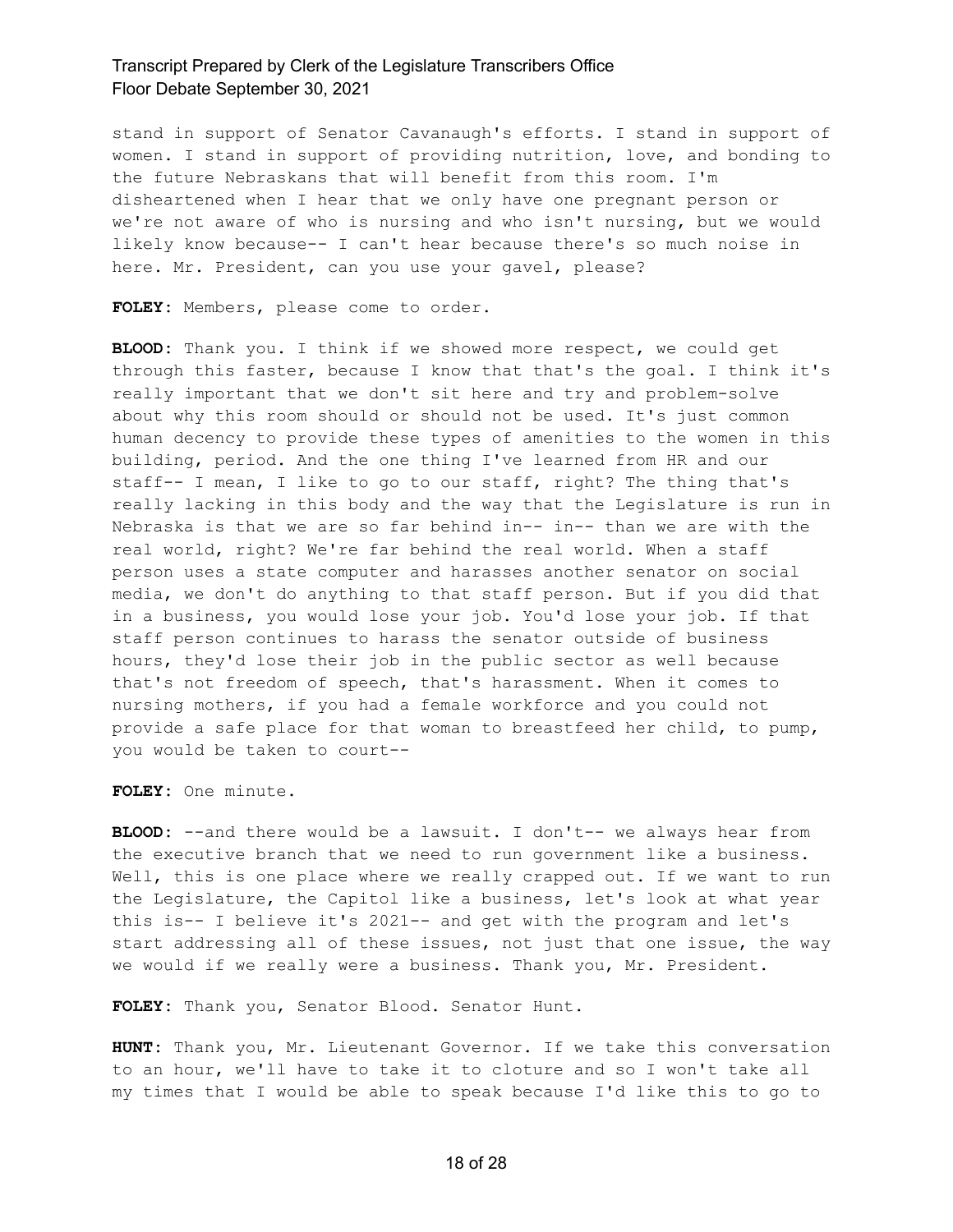a vote before it goes to cloture. Everything that Senator Jen Day said, I was just sitting in my chair in awe of these points about how child-rearing and reproduction and motherhood and parenting and everything that goes along with that, it's not just about family values, it's not just about, you know, how we think of women and how we think of families. It's economic and that's exactly right. And the more resources that we take away from mothers who are here in the building, whether they're here because they work there-- work here or because they're here because they're visiting-- I know that all of us have gone up and down the elevator or-- or walked into the cafeteria or whatever and we've seen people visiting the Capitol from all over the country, sometimes all over the world. And we always hear from people who visit our State Capitol in Nebraska that it's one of the most beautiful state capitols they've ever seen, that it's one of the most beautiful buildings they've ever been in. And we should be so proud of this building while we should be so ashamed that we have not adapted this building to serve the families of 2021 or of 1990 or of 1960, for that matter. Women have always needed to feed their children, and there is no reason that we shouldn't give them that opportunity today. After Senator Cavanaugh brought this up last week, it was like a bomb dropping and we all, like, oh, my God, they did what to the mothers' room? I had no idea that this happened because it was so unceremonious, as she said, and there was no way for people to even know it if she hadn't said something. I know that it was brought up in the Executive Board that members of the Executive Committee were speaking about what to do about this problem. And I don't think that members of the Executive Board understand what a-- what a problem this is going to be for them and for us and for the building. Women and parents and families are very activated around this issue. I get letters every day in my official email and I also have numerous, numerous comments on social media and messages and people talking to me in my store, in my district. They come in, you know, when I'm working and they-- they say, thank you for standing up for the mothers' room, or, is it really true that they got rid of it? And, you guys, people are listening. People know that that's going on here. Another elected official in Nebraska, who I'm friends with, contacted the Executive Board about the mothers' room by calling the office, and they were treated so rudely by the person who answered the phone saying, you know, I don't know if-- sarcastic tone, like, I don't know if you're aware that there's construction going on and we have to move a lot of senators around. Well, (a) that's not an excuse because we have space, we have space for the person who took the mothers' room, so that's not an answer; and oh, there aren't even any-- any staffers who are pregnant right now, which (b) why are you the fertility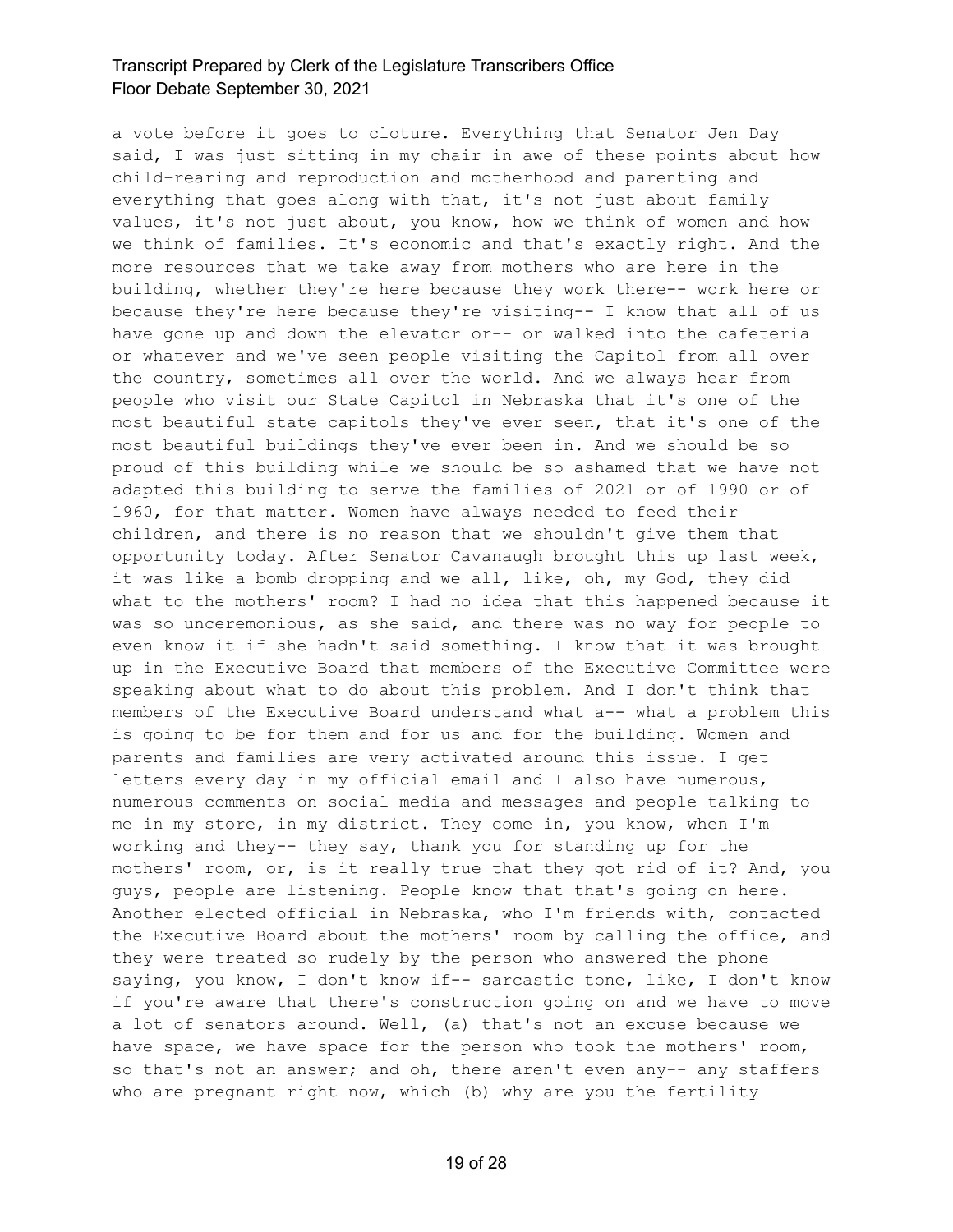police, like, you don't know what you're talking about; and (c) it's not just for staff. It's for the public. It's for all those people that we run into in the elevator and in the cafeteria and throughout the Capitol who are visiting, and we want to make this a welcoming place for them, just as we want to make our state a welcoming place for them. This is the people's house. We pass policies in here all the time that help the people of Nebraska and its visitors or hurt the people of Nebraska and its visitors, and it's no different from the policies that we have internally in this building and in this institution. We have this informal network of women, as exists in every workplace, that says, oh, there's no lactation room, here's somewhere you can go, come into my office, whatever it is, and women have to do this word-of-mouth thing to figure this out and find--

**FOLEY:** One minute.

**HUNT:** --these places. And if you're a visitor, you can't tap into that network, and that's existed here forever. That exists in every workplace, but it's really unfair to women to have to go through that. Once again, from-- from a specific group of folks in this body, the far-right conservative people, "Ricketts' Crickets," we hear crickets. And it's not just that they're not on the mike. They're in their seats. They're not going over to Senator Hughes. They're not going over to Speaker Hilgers. They're not saying, yeah, we all think that Machaela Cavanagh is, like, you know, wild and she's got some dumb ideas, which I know you all think about her, but maybe she has a point here, maybe we should figure out what to do about the mothers' room. None of you are walking around advocating for her. If a conservative woman had brought this up, we would be championing her as the goddess of life, helping everybody get by and get through the day, wow, so nice of her to think of families.

**FOLEY:** That's time, Senator.

**HUNT:** But because Senator Cavanaugh is doing it--

**FOLEY:** Senator--

**HUNT:** --you're not giving her the time of day. Thank you.

FOLEY: Thank you, Senator Hunt. Senator McCollister.

**McCOLLISTER:** Thank you, Mr. President. Good morning, colleagues. I know we are in a bit of a time crunch, so I'll be brief. I just need to rise in support of the mothers' room. I've supported that-- that idea on the Executive Committee and I just need to go on the record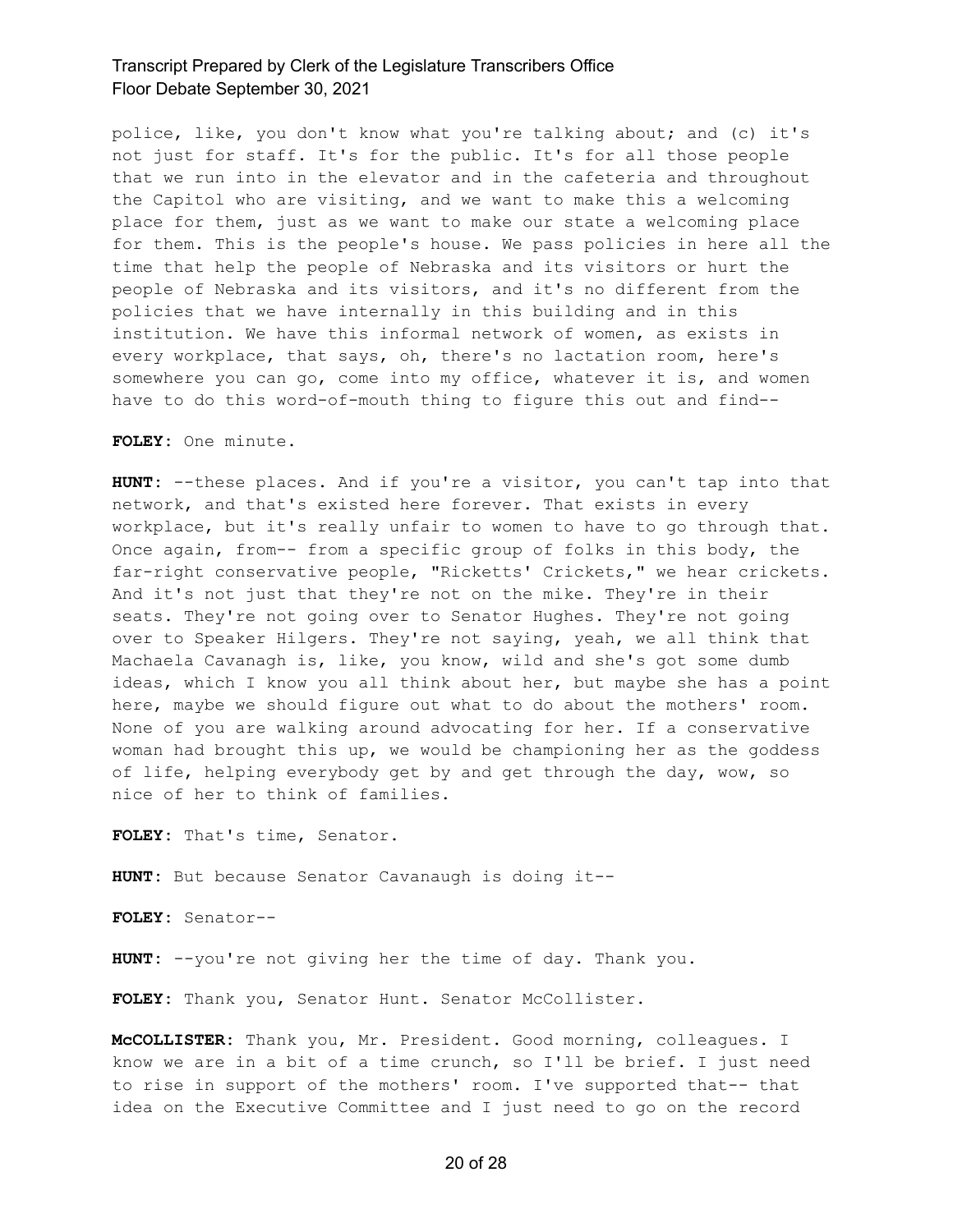today indicating that. Number two, criminal justice reform: All three branches of government are complicit in the terrible criminal justice situation that we have here in Nebraska, and I look forward to working with the Judiciary Committee and the other two branches of government in resolving that next year. Thank you, Mr. President.

**FOLEY:** Thank you, Senator McCollister. Senator Bostar.

**BOSTAR:** Thank you, Mr. Lieutenant Governor. And I know we have maybe just a minute left, so I'll be very brief. I just want to stand up and say that-- before we adjourn sine die, that I really appreciate the efforts of Senator Machaela Cavanaugh and Senator Terrell McKinney for bringing to light issues that are important to the body and I stand with them in those efforts. So with that, thank you very much.

**FOLEY:** Thank you, Senator Bostar. Senator Machaela Cavanaugh, you're recognized to close.

**M. CAVANAUGH:** Thank you, Mr. Lieutenant Governor. Colleagues, thank you for your words of solidarity. I do-- Senator McKinney has been bringing up, not only today but during this entire thing, very important issues regarding our prison system, and I'm just going to tie that into moms once more. My freshman year, I-- I think one of the first bills I passed was the Healthy Pregnancies for Incarcerated Women Act, and it's a piece of legislation that is really near and dear to my heart and-- and it just-- i-- I've tried to expound on it to create more opportunities for women who are incarcerated to have time with their children, their young children, and I-- when the state of Minnesota passed a bill to that end, so many people sent it to me and I said, I have a bill for that, it's in committee. I feel like if nothing else, you can say I'm consistent. I care about women and I care about children and I'm here to stand up for them and to give them a voice. I've been a working mom and as outspoken as I am on this microphone every single day, when it came to being a working mom for the first time, I was not an advocate for myself. I, just like so many other women, felt a lot of shame, felt a lot of disappointment in myself, thought that I just needed to work harder, be harder, be tougher. And it was a wonderful time in my life and a terrible time in my life, and to have a workplace-- and I did have-- I-- my workplace at the time was very kind, but to have a workplace that is proactive and showing you that they care about you as a working mom means so much, so, so much. Like I said, like others have said, there are so many uses for women for these rooms, for these spaces. You don't know what your employees or your colleagues are going through every single day. These are the hidden scars and the hidden trauma that we as women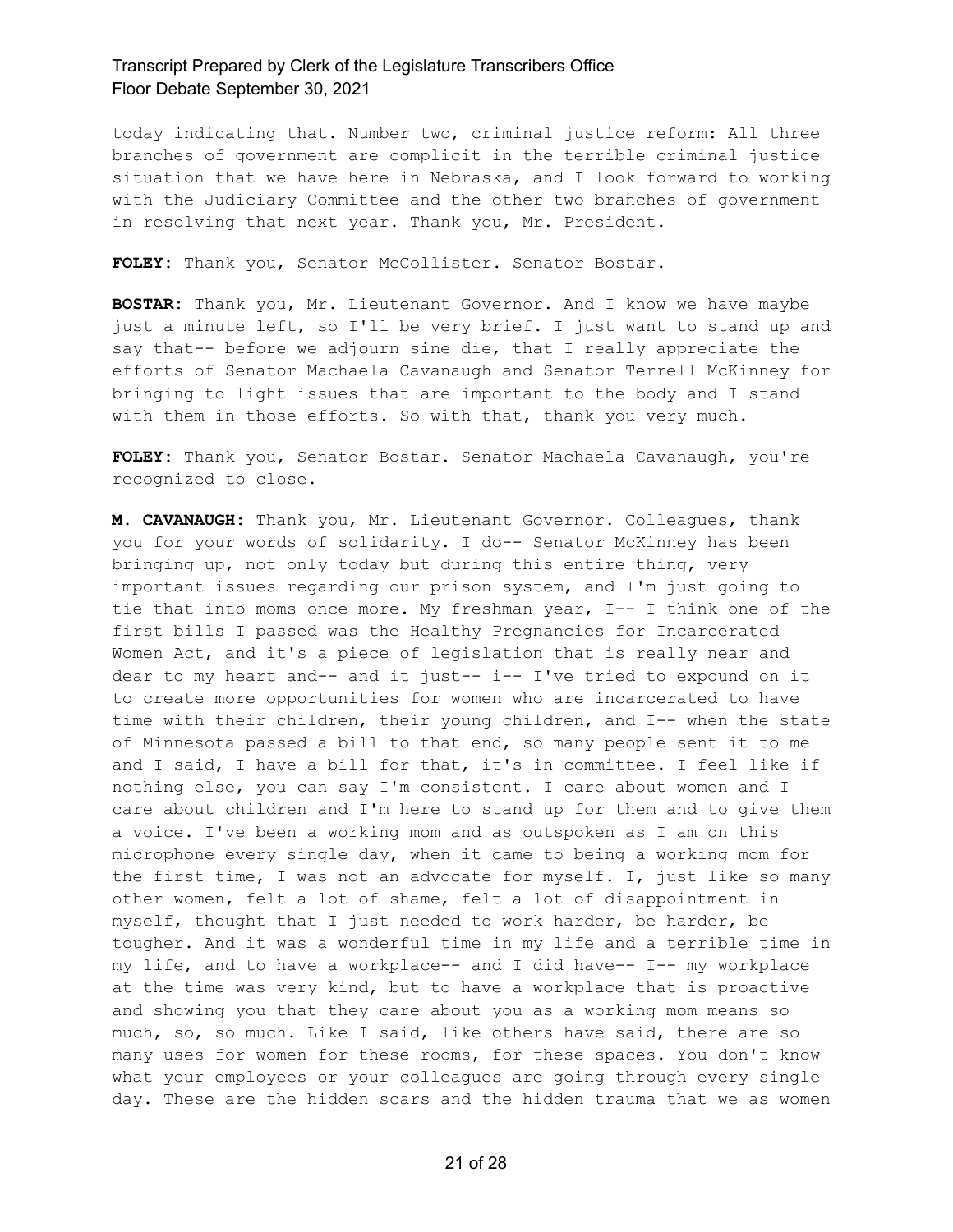keep from you because, well, first of all, I don't think you can handle it, but also because it's none of your business and we shouldn't have to keep-- share it with you. But you know the reality. You know that women have C-sections and have to have a longer recovery as a result and you can't carry over a certain weight when you have a C-section for a while, but if you have to return to work and you're pumping, you have to haul around a bag back and forth that has a battery, or you could just keep it in a secure space like a mothers' room. Like I said, I mean, if I had all the time in the world, I could talk about all the different things that this does. It is such an important and essential part of human development and I just-- I'm just so disappointed that more individuals that talk about the sanctity of life and children don't think this is worth standing up for.

**FOLEY:** One minute.

**M. CAVANAUGH:** It is so disappointing. It is the simplest thing and never should have happened, but it did and we can fix it. It's the simplest thing, but not enough of you seem to think that it is worthy of that. I am a woman of my word. I will withdraw my motion. Thank you.

**FOLEY:** Thank you, Senator Cavanaugh. The motion is withdrawn. Members, please return to your desks. We're on Final Reading. Mr. Clerk, please read the bill.

**CLERK:** [Read LB14 on Final Reading.]

**FOLEY:** All provisions of law relative to procedure having been complied with, the question is, shall LB14e pass with the emergency clause attached? Those in favor vote aye; those opposed vote nay. Have you all voted who care to? Record, please.

**CLERK:** Voting aye: Senators Aguilar, Albrecht, Arch, Blood, Bostar, Bostelman, Brandt, Brewer, Briese, John Cavanaugh, Clements, Day, DeBoer, Dorn, Erdman, Friesen, Geist, Gragert, Groene, Halloran, Ben Hansen, Hilgers, Hilkemann, Hughes, Hunt, Lathrop, Lindstrom, Linehan, Lowe, McCollister, McDonnell, McKinney, Morfeld, Moser, Murman, Pahls, Sanders, Slama, Stinner, Vargas, Walz, Wayne, Williams, Wishart. Voting nay: none. Not voting: Senators Machaela Cavanaugh and Matt Hansen. Not voting: Senators Flood, Kolterman, Pansing Brooks. 44 ayes, 0 nays, 2 present and not voting, 3 excused and not voting.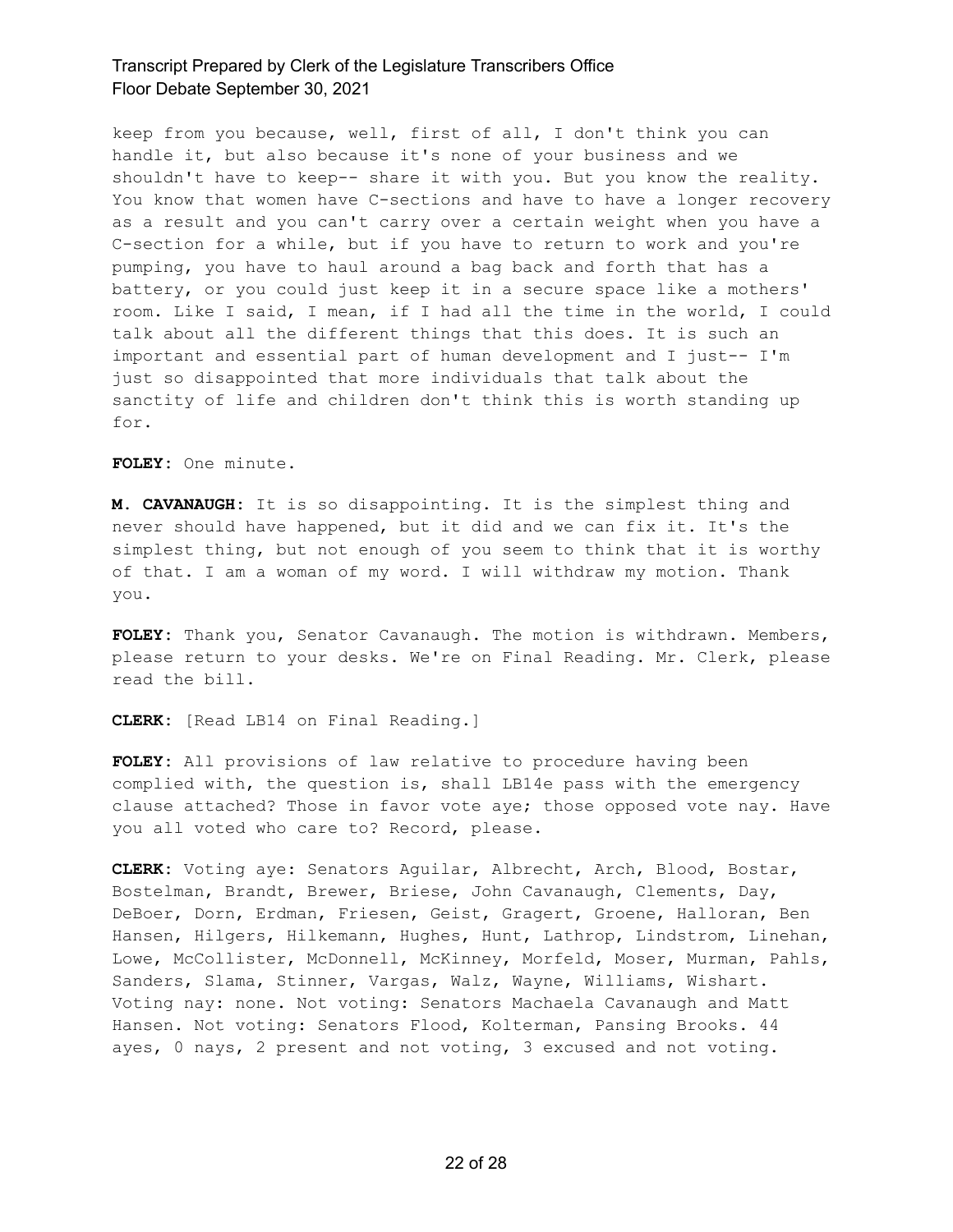**FOLEY:** LB14e passes. While the Legislature is in session and capable of transacting business, I propose to sign and do hereby sign LB14e. Mr. Clerk, items for the record, please.

**CLERK:** Mr. President, first of all, bills read on Final Reading this morning, with the exception of LB14, have been presented to the Governor [LB3, LB1, LB6, LB5, LB8, and LB7]. Pursuant to that, communication from the Governor addressed to the Clerk: Engrossed LB1, LB3, LB5, LB6, LB7, LB8 were received in my office on September 30. These bills and their accompanying maps were signed and delivered to the Secretary of State on September 30. Sincerely, Pete Ricketts, Governor. I have an explanation of vote from Senator Flood. That's all that I have, Mr. President.

**FOLEY:** Thank you, Mr. Clerk. Speaker Hilgers, you're recognized.

**CLERK:** Yeah, Mr. Speaker, this is the suspension motion.

**HILGERS:** Do you have the-- did you read in the motion?

**CLERK:** Mr. President, Senator Hilgers would move to Rule-- suspend Rule 4, Section 6, so as to permit the Legislature to consider LR1.

**FOLEY:** Speaker Hilgers.

**HILGERS:** Thank you, Mr. President. Good morning, colleagues. I think you just heard, I think, maybe the most important news of the day, which is the Governor has returned back all six of the redistricting maps with his signature. Those now become law, which means, among other things, that we will be adjourning sine die here very shortly here yet this morning. This motion is one-- we're going to end the- what has been a very difficult and I think unprecedented set of circumstances over the last several weeks. We're going to end the special session on a couple of notes of thanks and gratitude and this is the first one of those. So we-- this is a motion to suspend the rule and the particular rule that this motion is suspending is the rule that requires a layover day for the introduction of a resolution. Senator Linehan is bringing a resolution, which is LR1, which is, I think, doing something that we all should be behind, which is recognizing the incredible work of a number of individuals to make- make sure that we got to this point here today on-- in advance of the deadline that we had from our election officials. Those people are- and I'm not going to steal all of Senator Linehan's thunder, but I think it's important that they get a number of explicit mentions as we can give them. First and foremost is LRO, all the individuals under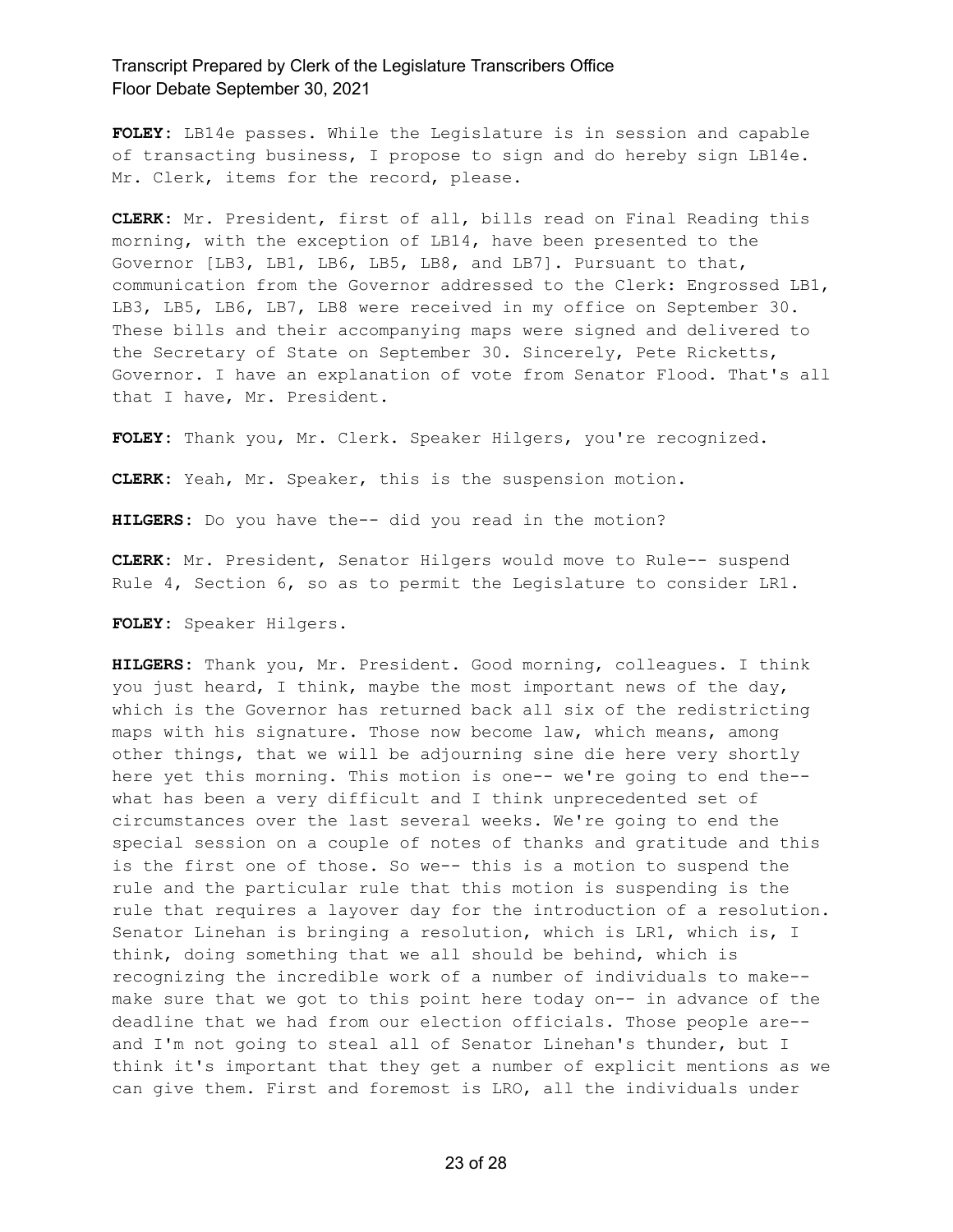the direction of Director Thompson: Tim Erickson, LaMont, the entire team worked tirelessly over the weekends, late at night, over holidays to be able to get us to this point. I can't tell you-- I've tried to tell you before, but I think it's very difficult to use words to explain how difficult and complex just the work of making this-- this operational, just mechanizing the work that we're trying to do on the floor when it comes to the maps and the software and making sure everything is done correctly. Those individuals worked overtime. And I want to specifically also mention, and this is in the resolution itself, three other individuals, other staff members who are not LRO who, when they signed up for their tour of duty here at the Legislature, were not anticipating maybe that they would be so heavily involved in the legislative process. But those three people are Trevor in Senator Wayne's office, who I think spent almost more time in the map room helping us out than maybe even Tim Erickson in LRO did. He was-- he also worked overtime. Sen-- Grant Latimer, who is the clerk of the Revenue Committee, was also conscripted as the clerk of the Redistricting Committee, he also worked overtime, and then Beau Ballard in my office, who is my research analyst, who also was conscripted to do all-- all sorts of additional details to help get this process across the finish line. And so we're going to have this resolution. I hope everyone votes for the motion to suspend so we can hear from Senator Linehan as we introduce this resolution, but bef- while we-- before we go to that vote, if you wouldn't mind helping me give a round of applause to our great team? And with that, I would ask for your green light on this motion. Thank you, Mr. President.

**FOLEY:** Thank you, Mr. Speaker. Members, the question before you is to suspend the rules so we can take up LR1. Those in favor of the rule suspension vote aye; those-- those opposed vote nay. 30 votes required. Record, please.

**CLERK:** 44 ayes, 0 nays on the suspension of the rule to permit consideration of LR1.

**FOLEY:** The rule suspension has been approved. Proceeding to LR1.

**CLERK:** Mr. President, LR1 is a resolution offered by the members of the Redistricting Committee. As noted by the Speaker, it thanks and commends various legislative staff, including the Legislative Research Office, for their work with respect to redistricting.

**FOLEY:** Senator Linehan, you're recognized open on LR1.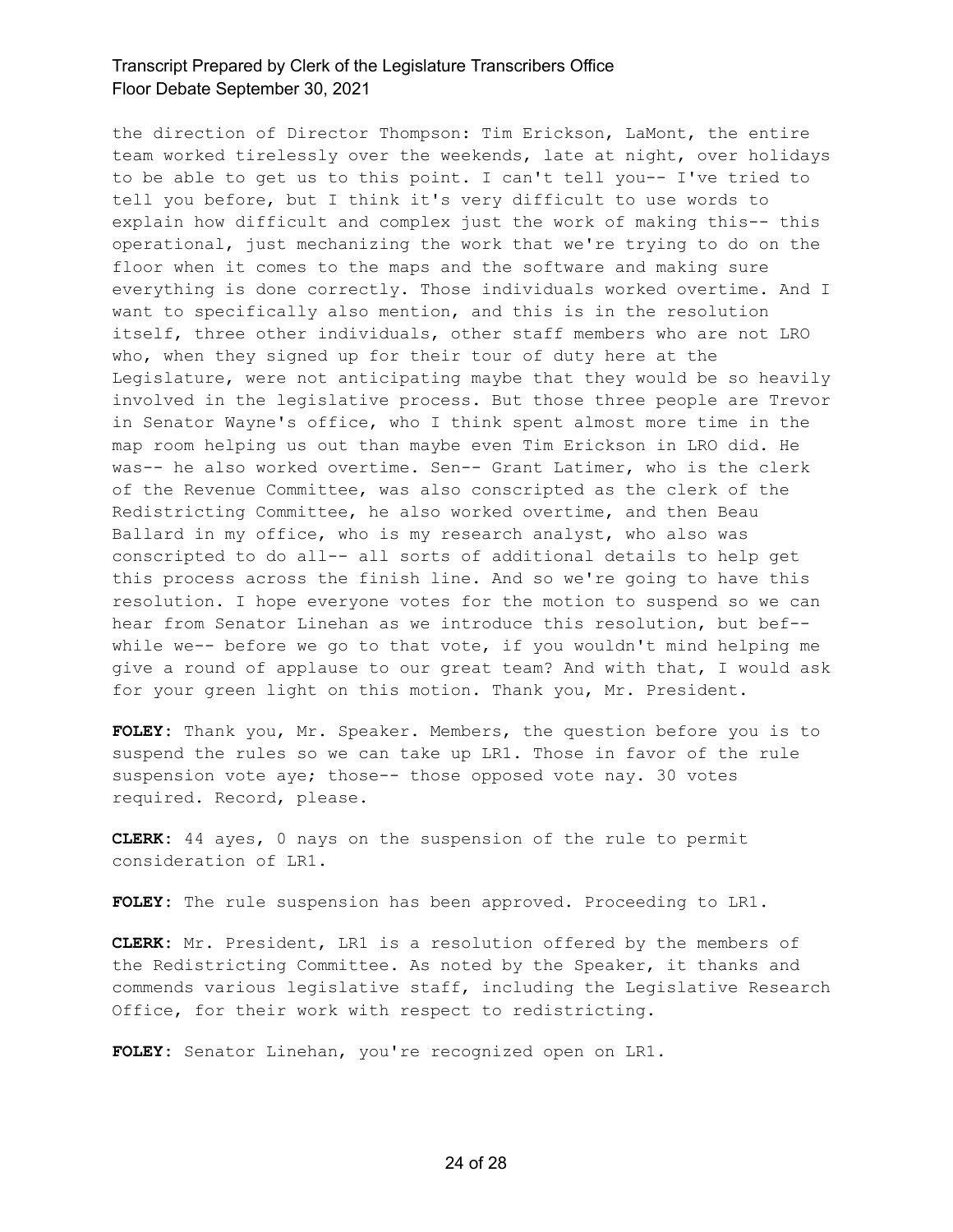**LINEHAN:** Good morning, every-- Nebraska, Mr. President, and all my colleagues. Thank you all. It's been a hard month for everyone. I do really want to give a shout-out to the legislative staff: Director Ben Thompson, Tim Erickson, LaMont Rainey, Elice Hubbert, Dillon Cornett, Mark Marsh, Jeff Fryman. I want to stop here for a minute. I don't know if Jeff is here this morning. No, of course, Jeff's not here because he's getting ready to go to Texas with my son, to the border. I also want to give a special shout-out to Grant Latimer, who is Revenue Committee clerk and now is the Redistricting Committee clerk, and I don't think he had any extra pay, so-- but he's learned a lot, so it will serve him well. Trevor Fitzgerald, who's legal counsel to the Vice Chair, was instrumental in getting this done. And Beau Ballard was at the beck and call of the Speaker not only Monday through Friday, but Saturday through Sunday and from early morning till late night. And this resolution actually was Senator Wayne's idea, but I've learned a long time ago to steal every idea I can from Senator Wayne, so I'm sure he wants to speak to this too. Before I turn things over to Senator Wayne, I also want to thank the committee. They have-- your colleagues, the members of the committee, have worked every day since Labor Day-- before Labor Day, actually-- and long days, three hearings across the state. I don't-- I don't think I could have asked for a better group of people: John Lowe, who served as our ambassador to the conservatives, I was always, like, are you telling them, are you talking to them; Suzanne Geist, whose strength can be underestimated because of her civility; Senator Morfeld, who worked tirelessly to defend progressives; Senator Tom Briese and Senator Tom Brewer, who held rural interests front and center, even as their own districts were changed dramatically; Senator Steve Lathrop for constantly defending Douglas County and the legislative seats therein; Carol Blood, who served as our constant reminder that transparency was our friend and critical at every step and reminded us of who said what and when; and finally, to Senator Wayne for dealing-- for-- excuse me, for defending progressives' priorities without offending conservatives. I'm constantly reminded of how capable Senator Wayne is. His ability served us all well. In addition to his intellect and rhetorical skills, and I mean this most sincerely, his sense of humor was what kept this-- the glue that kept us all together. I also want to thank the Speaker, who fo-- who focused us and kept us on track. He stepped in when we needed him and, just as importantly, he stepped back when we didn't. That is a true habit of a leader. Again, finally, I want to thank you all. Everyone had to give in an incredibly tight framework. You all deserve a pat on the back and I appreciate all your help. Thank you.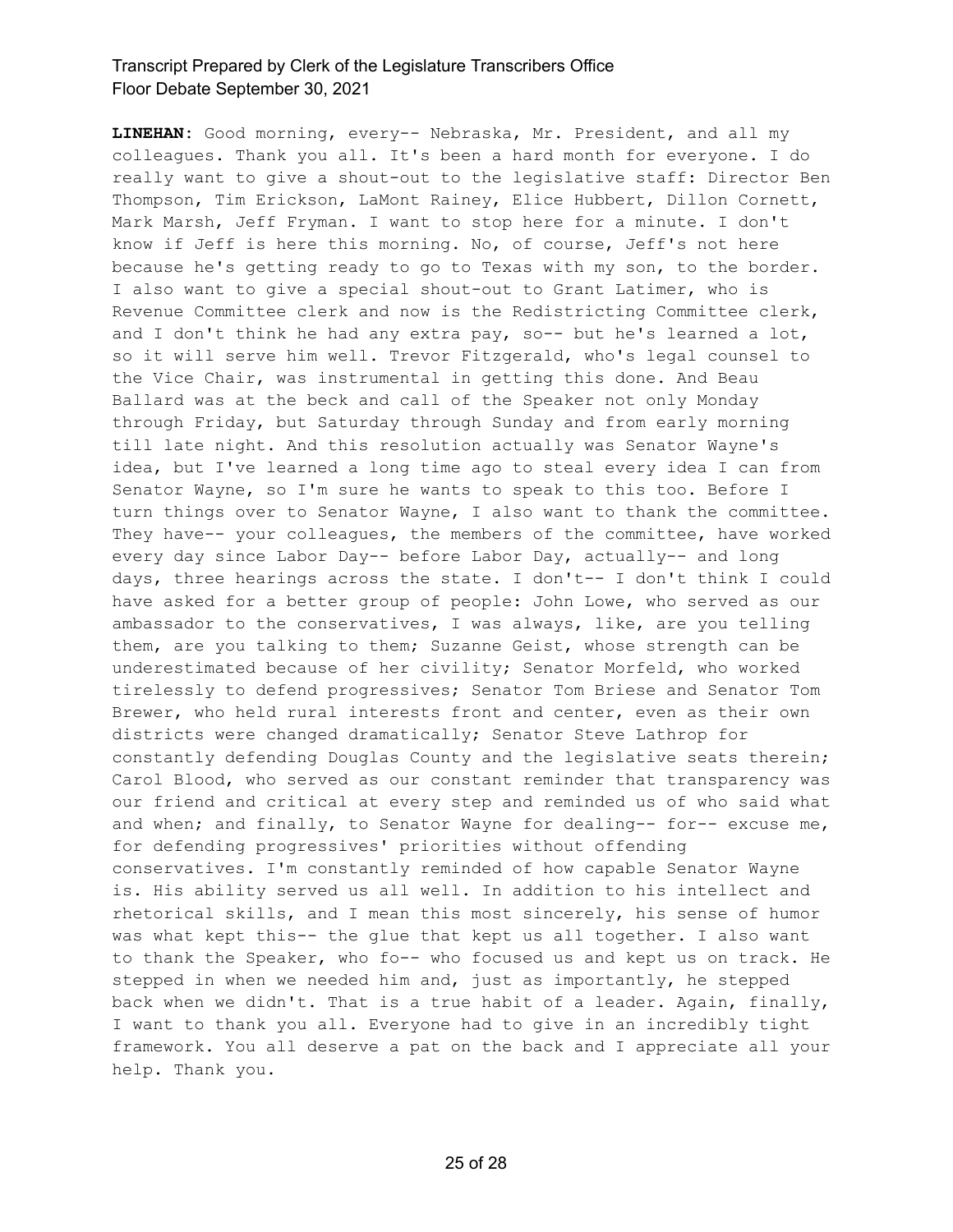**FOLEY:** Thank you, Senator Linehan. Senator Wayne, you're recognized.

**WAYNE:** Thank you, Mr. President. And the reason we had to suspend the rules is because I forced Trevor to stay home yesterday, so we couldn't get the resolution in time to get it done, so I appreciate the suspension of rules. This process started with me saying, Trevor, just go draw some maps and we'll figure it out from there. And since then, he was in the map room every day. I think he has maps on every computer down there, multiple ones, and just the collaboration between Grant, Beau, and Trevor sitting down there working on maps, allowing us to go back and continue to have conversations without worrying about how the maps were going to turn out, was a huge, huge, huge time saver for us and life saver. I just want to talk a little bit-- I know people weren't necessarily happy with the process, but I do want to put this in perspective. This has been the most transparent redistricting process ever in Nebraska. Ten years ago, every single Executive-- every single meeting was done in Exec Session. Thanks to Senator Blood, who kept bringing up transparency, we voted not to go into Executive after, I think, the second or third meeting and we were open every single time after that. Yes, it took a while to get data, but every time that the maps were done, they were put on the website for the public to see. That's never been done before in the history of this body, and the internet was around ten years ago. So it wasn't necessarily the most drawn out and get everybody's input, but we did. We went back and changed Grand Island three or four times because Hall County Election Commission would say, hey, what about this neighborhood, we almost split this, we got a precinct over here that isn't big enough. And it wasn't just Hall County. We did that almost every day for the last 14 days across the state. So I just want to put in perspective that last night-- or yes-- two days ago when I said we should do a resolution, we called up there. We didn't realize the Speaker said we couldn't do a resolution, so that's what started this whole process. But I really wanted this to be a resolution to say Redistricting Committee holiday in an unofficial way because it'll never happen again at this time of year. And so LRO and staff could be enshrined forever of having their own holiday, but staff rejected that. They didn't want the attention, mainly because they didn't want to get a subpoena if we get sued. So I just want to put that in perspective that this was a very frustrating process. It was a process, but we got to a good result. And for the record, because I know I'm going to get asked, I was doing discovery during the first map that was due yesterday and Patrick didn't see me and I didn't yell, but the Lieutenant Governor saw me, but that's OK. I actually missed my vote. I didn't not vote because of some objection. I just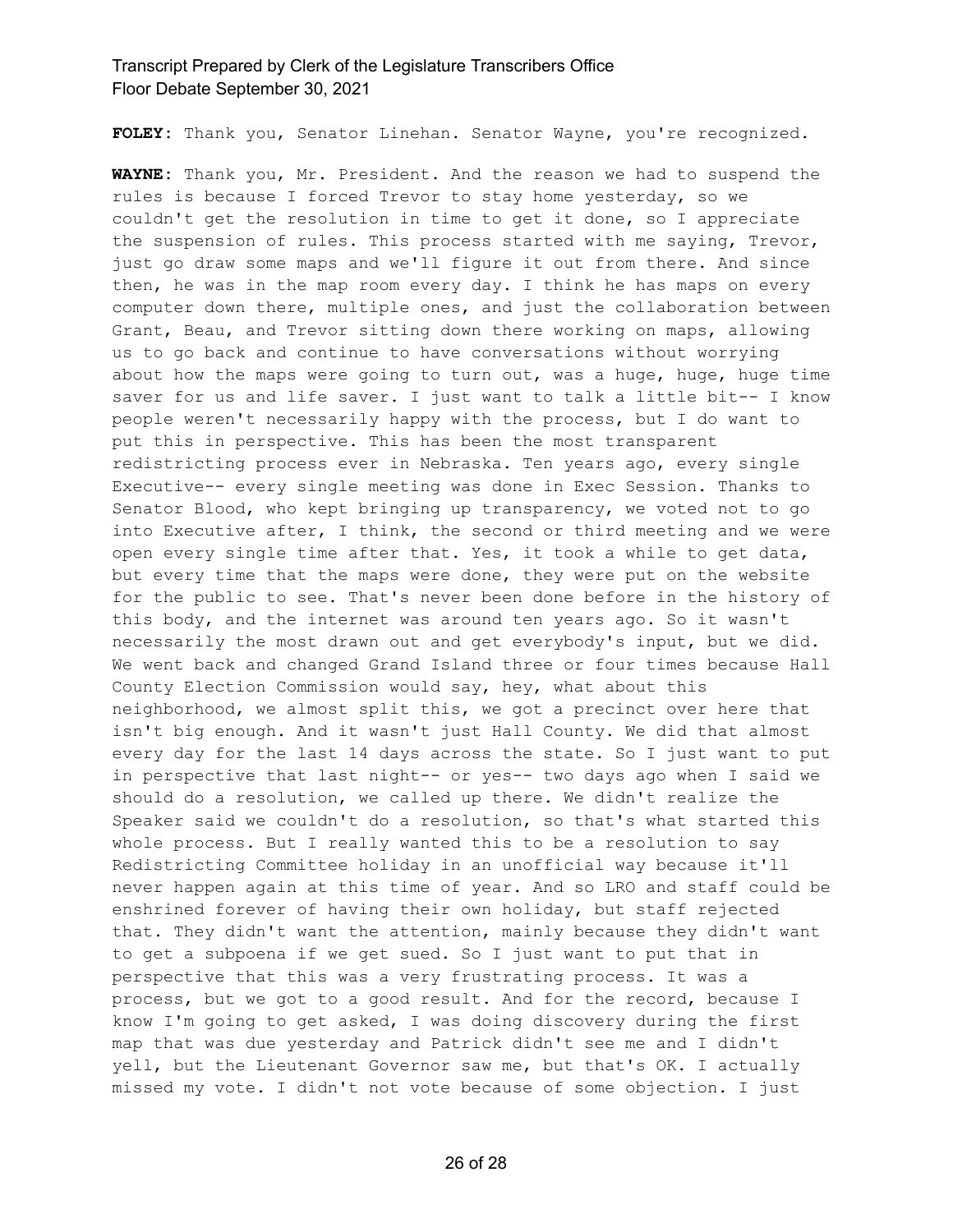was doing my real job and forgot to vote. So I want to thank everybody. This was fun. My office will again be closed tomorrow due to overtime hours that were done and incurred the previous two weeks. So I thank everybody for being here, thank everybody for putting in the time, but I really want to send a special thanks to the staff, LRO, Grant, and Trevor, for spending countless of hours, till midnight many times, on salary, without extra pay, missing their families and their loved ones so we can get this done. Thank you.

**FOLEY:** Thank you, Senator Wayne. Senator Linehan, did you care to close? She waives closing. The question before the body is the adoption of LR1. Those in favor vote aye; those opposed vote nay. Have you all voted who care to? Record, please.

**CLERK:** 44 ayes, 0 nays, on the adoption of LR1.

**FOLEY:** LR1 is adopted. Mr. Clerk, an item?

**CLERK:** One item, Mr. President. LB14 was presented to the Governor at 11:37. A communication from the Governor: Engrossed LB14 was received in my office on September 30. The bill was signed, delivered to Secretary of State. Sincerely, Pete Ricketts, Governor. That's all that I have, Mr. President.

**HILGERS:** Thank you. Thank you, Mr. President. I guess a second note of gratitude is that we will complete all of our work, including LB14, before October 1, the deadline that was given to us. But the last note of gratitude, I think, is one that, frankly, colleagues, is a little bittersweet, and that is-- and I want you to join me in this in a second, please, but I know everyone knows and loves our head Sergeant-at-Arms, Mr. Donscheski, who is back there. I had the great honor of introducing-- as my last act as Exec Board Chair, I-- I actually made the motion, you may recall, to formally adopt the approval as-- as-- as Mr. Donscheski being our Sergeant-at-Arms. But I also now have-- it's not a dishonor, but it certainly is sad to be able to now say that today is Mr. Donscheski's-- Doug's last day here with the Legislature. He is retiring, I understand, because this job conflicts with his golf game in the spring, which I-- I can completely understand. He-- of course, he all-- he loves all of us. Mr. Donscheski, after, after having 30 years at the State Patrol, he joined us as an assistant sergeant in 2019 and then was named the head sergeant in 2020. And on a personal note, there is-- all of our Red Coats are our friends. We've gotten to know, created those friendships with all the Red Coats, but Doug has been solid, professional, friendly, just a great friend for all of us, I know, just a-- really,